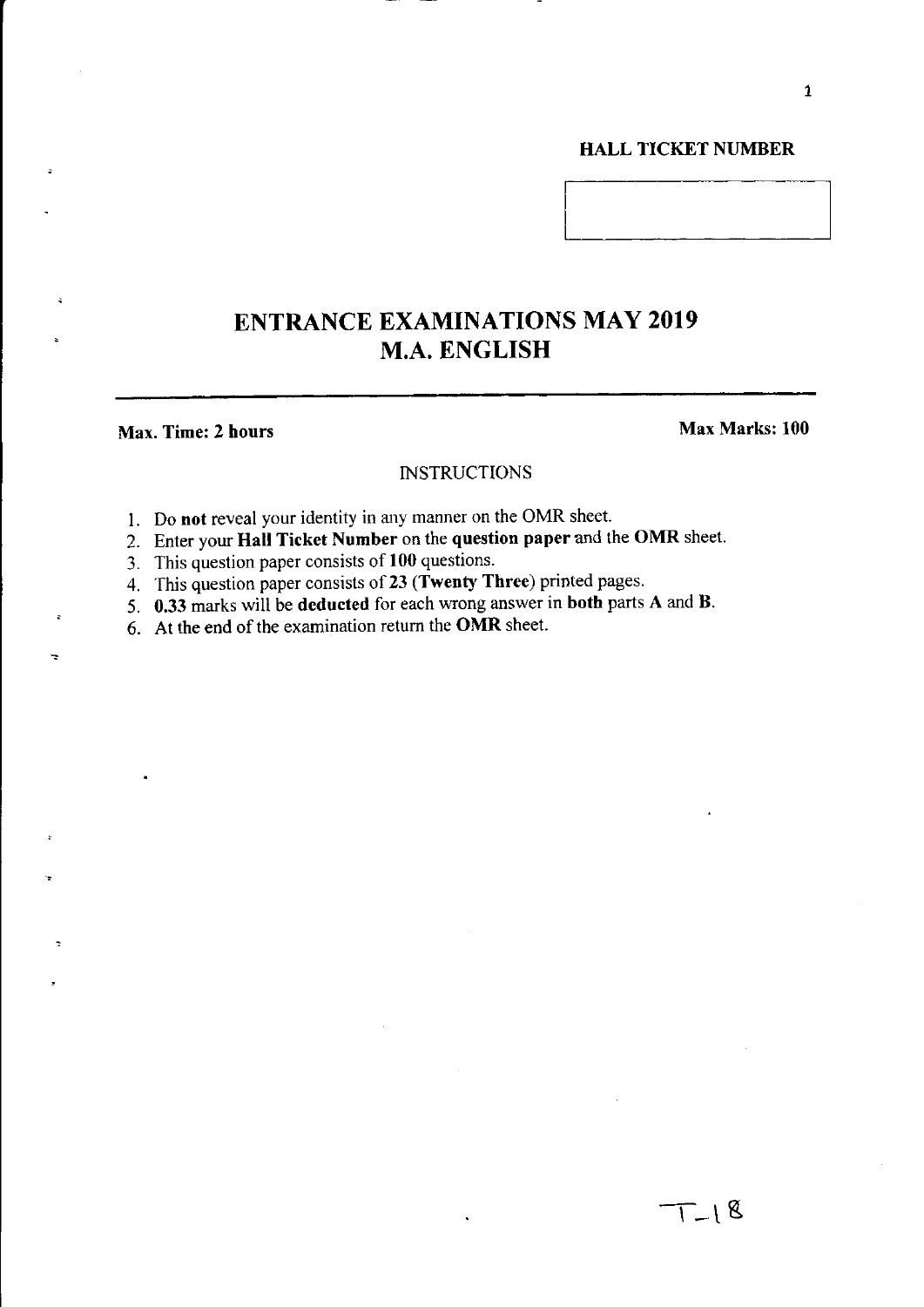# **M.A. ENGLISH ENTRANCE EXAMINATIONS, MAY 2019**

# **The questions carry ONE mark each. 0.33 marks will be deducted for each wrong answer. Answer in the OMR sheet, using a pen or sketch pen.**

# **PART-A**

1. A dead language is **----------.** 

A. an extant language

B. an endangered language

C. a language which is not spoken anymore

D. a language which is not spoken, written or studied

2. If we ----- her e-mail id, we ----- her over to the Workshop. Fill in the blanks considering this as an Open Condition.

A. had got, would have invited

B. got, would invite

C. get, will invite

D. will get, would invite

3. There is in general no one-on-one correspondence between a word and its meaning, except in a few cases. This feature of human language is called -----------.

A. Arbitrariness B. Discreteness C. Semanticity

D:Logical flexibility

4. Match the following words with their correct meanings:

| a. reprieve | <i>i</i> . an act of retaliation |
|-------------|----------------------------------|
|-------------|----------------------------------|

- b. repose ii. a repeated passage in music
- c. repnse iii. cancellation or postponement of punishment
- d. reprisal iv. state of restfulness, tranquillity

A. a-iii, b-iv, c-ii, d-i

B. a-i, b-ii, c-iii, d-iv

C. a-ii, b-iv, c-i, d-iii

D. a-iv, b-ii, c-iii, d-ii

5. 'The weeping woods' is an example for ----------.

A. an oxymoron

B. pathetic fallacy

C. a transferred epithet

D. dark humour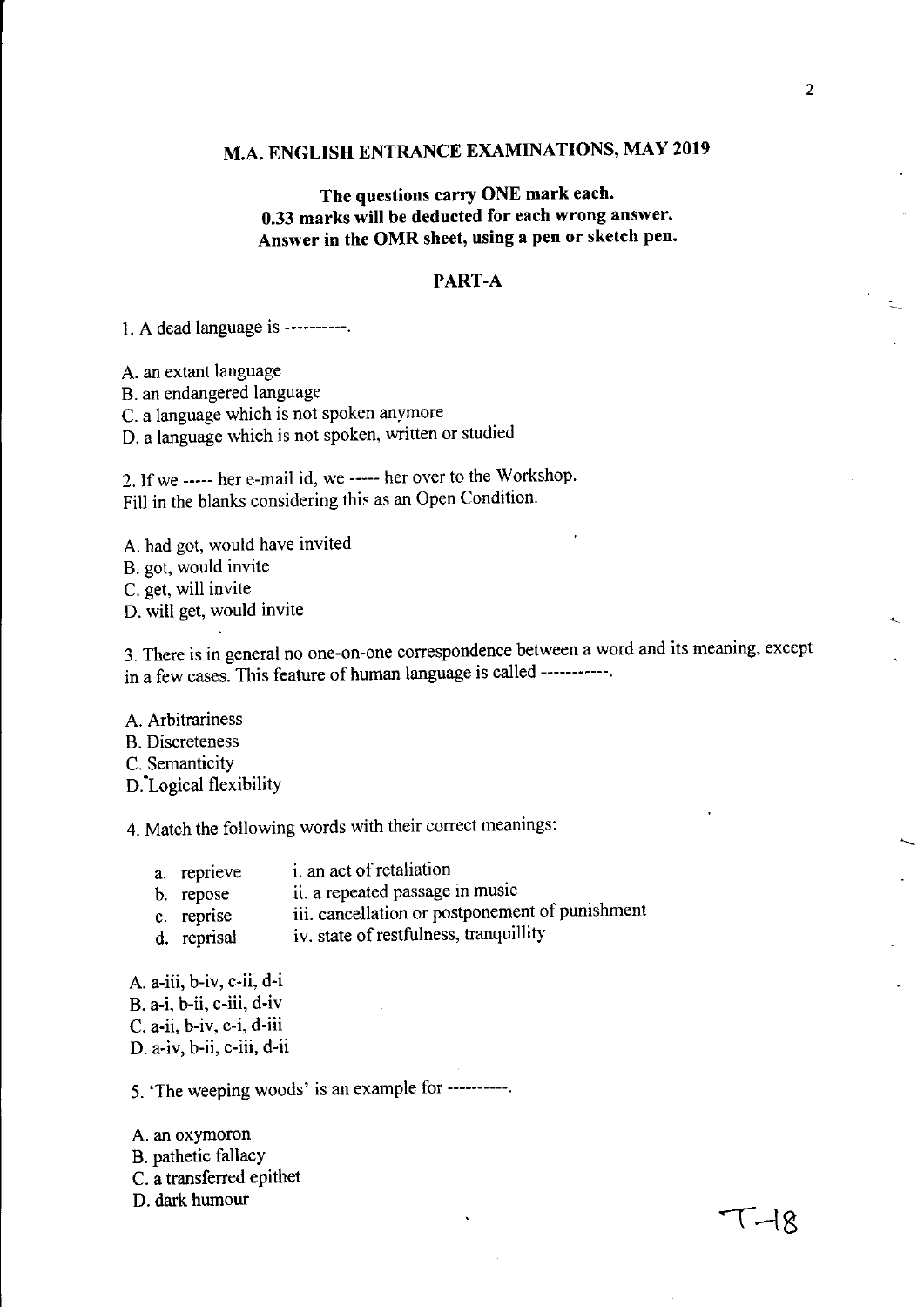6. Put the verbs in brackets into the correct tense. 'When the tailor (leave), he (realize) he (forget) his measuring tape.'

A. had left, realized, had forgotten

B. had left, realized, forgot

C. left, had realized, forgot

D. left, realized, had forgotten

7. Match/ fill in the following phrases correctly:

| a. My respect    | $i.$ of $\dots$   |
|------------------|-------------------|
| b. In accordance | ii. towards       |
| c. With respect  | iii. to           |
| d. Irrespective  | iv. with $\ldots$ |

A. a-iii, b-iv, c- i, d-ii B. a-ii, b-iv, c- iii, d-i C. a-iv, b-i, c- ii, d-iii D. a-ii, b-iii, c- i, d-iv

8. Supply the particle in the following phrasal verb: 'Raghu's youngest son is going ----- for law.'

A. in

B. out

C. off

D. up

9. Strike out the odd word sequence.

A. meticulous, accurate, scrupulous

B. laborious, arduous, onerous

C. precious, adored, cherished

D. miserly, generous, avaricious

10. Match the verbs with the correct objects to form suitable verbal expressions:

| $(1)$ Pay  | $(6)$ conclusion |
|------------|------------------|
| $(2)$ wear | $(7)$ a trumpet  |
| $(3)$ blow | $(8)$ fire to    |
| $(4)$ set  | $(9)$ a look     |
| $(5)$ draw | $(10)$ attention |

A. 1-10/2-9/3-7/4-8/5-6 B. 1-9/2-7/3-6/4-8/5-10 C.  $1-7/2 -6/3-10/4-9/5-6$ D.  $1-8/2-6/3-9/4-7/5-10$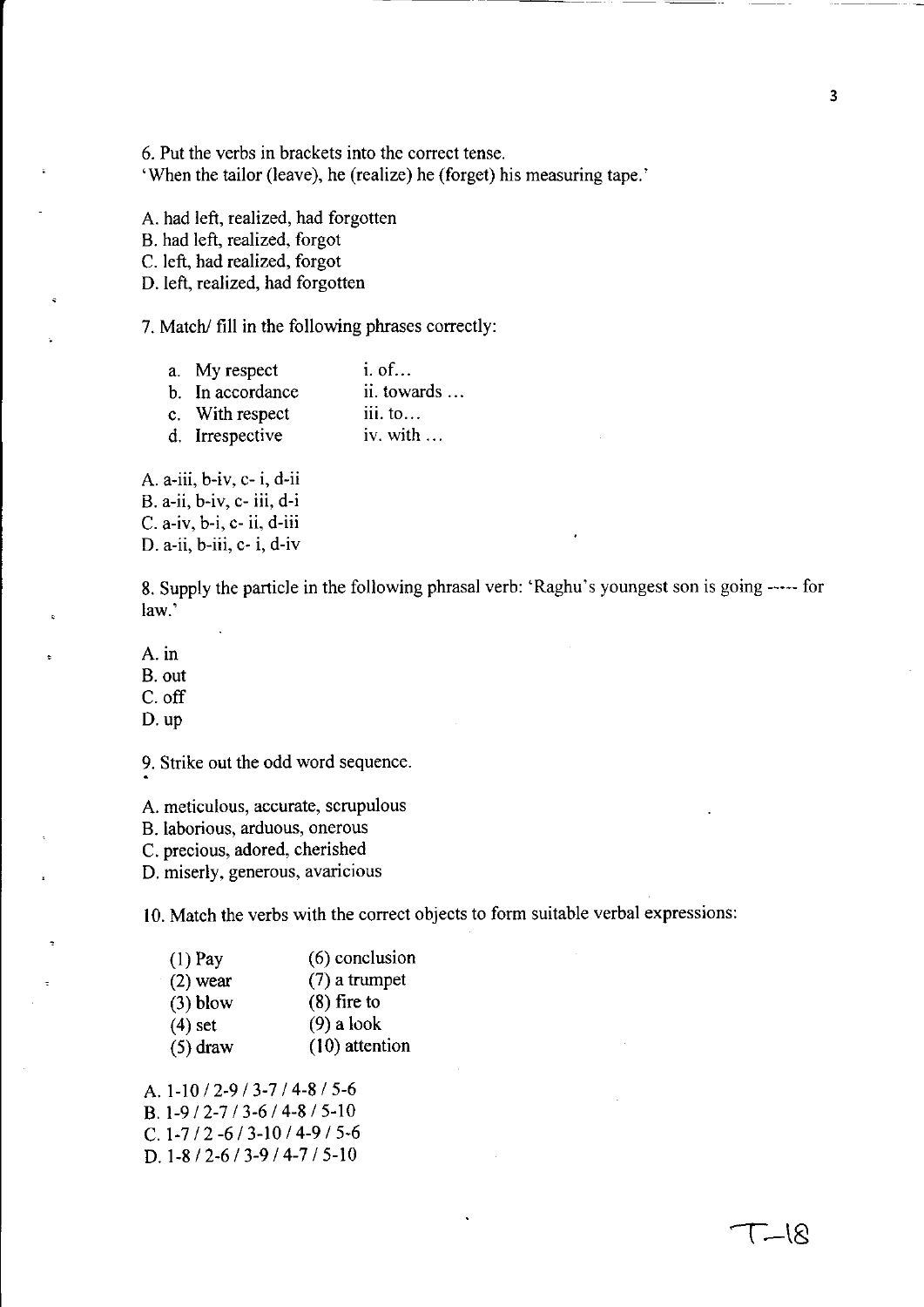II. Choose the most appropriate word to complete the following sentence: 'A wet cheek ----.'

- A. glistens
- B. shines
- C. glows
- D. sparkles

12. Match the following expressions with their correct meanings:

- a. Flaneur
- i. self that does not identify as male or female
- b. Teleologist
- ii. a saunterer, a loiterer on city streets
- c. Gender-fluid
- iii. Someone opposed to industrialization and technology
- d. Luddite
- iv. Someone who believes in a set goal, design, or purpose
- A. a-iii, b-i, c-ii, d-iv B. a-ii, b-iv, c-i, d-iii C. a-ii, b-iv, c-iii, d-i D. a-i, b-ii, c-iv, d-iii

13. Furnish the correct verb forms in the following sentence: "The 'Queen Victoria' ----- (arrive) last February had the Suez canal----- (open) in January."

A. would have arrived, been opened B. would arrive, had been open C. should arrive, were open D. should have arrived, were opened

14. Match the following words correctly identifying their parts of speech:

| a. Now   | i. adjective $&$ verb  |
|----------|------------------------|
| b. Spray | ii. adjective & adverb |

- c. Early iii. noun & verb
- d. Open iv. adverb &conjunction

A. a-ii, b-iii, c-iv, d-i B. a-iv, b-iii, c-ii, d-i C. a-i, b-iii, c-iv, d-ii D. a-iii, b-i, c-ii, d-iv

IS. In *Jokes and their Relation to the Unconscious,* Sigmund Freud reveals himself as a spirited raconteur, notably of Jewish jokes.

Who / what is a *raconteur?* 

- A. A skilful teller of anecdotes.
- B. A spiritual Judaic scholar.
- C. A boring joker.
- D. A garrulous recorder.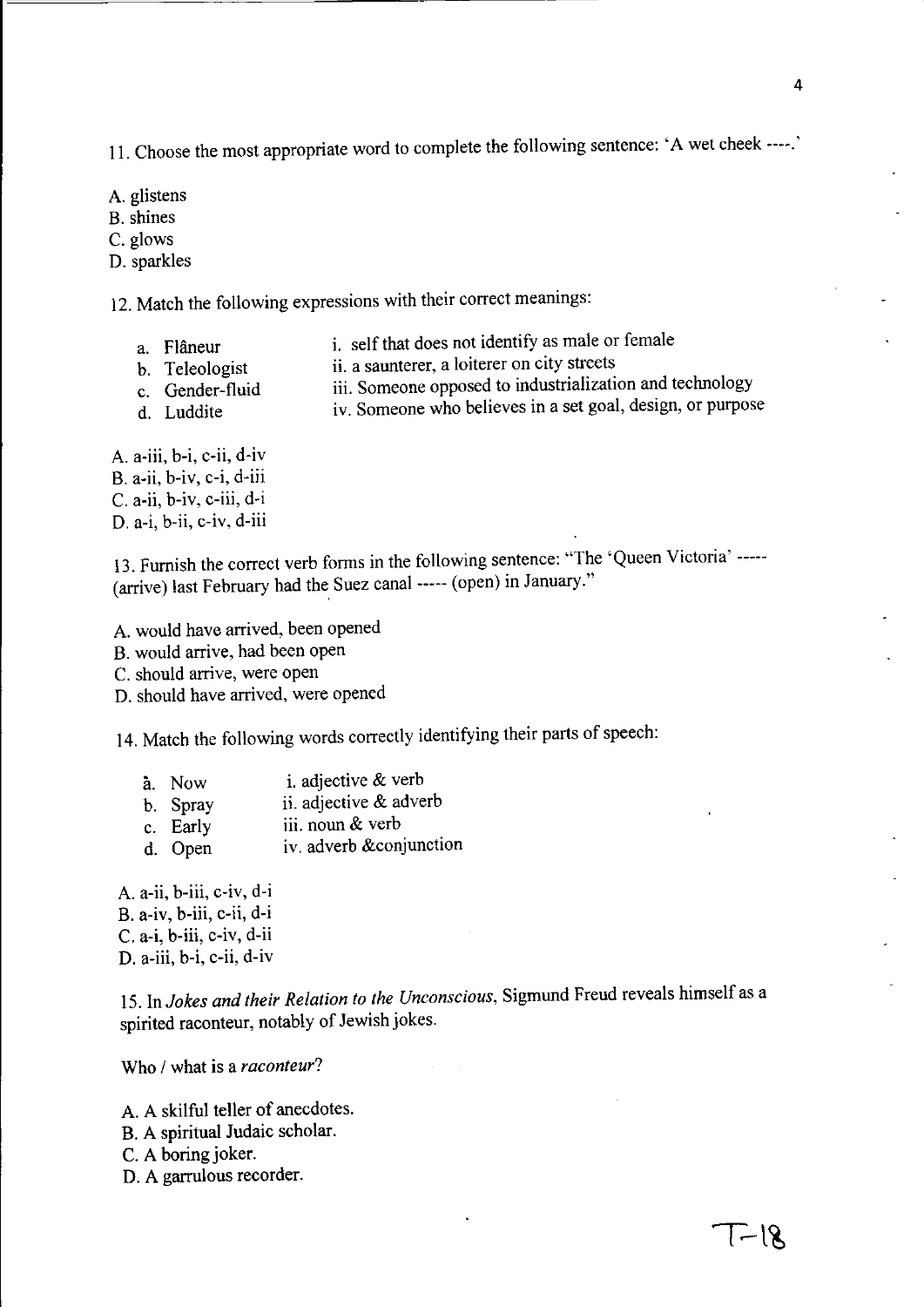#### 16. Match the following:

r

- a. Mariculture b. Silviculture c. Pisciculture i. breeding of fish ii. cultivation of trees iii. cultivation of silkworms
- d. Sericulture iv. cultivation of marine life

A. a-ii, b-iv, c-iii, d-i B. a-i, b-iii, c-ii, d-iv C. a-iv, b-ii, c-i, d-iii D. a-iii, b-i, c-ii, d-iv

*17. Going. gone. being. been* are ----------.

A. gerunds

B. particles

C. verbal nouns

D. participles

18. Match the following:

- a. Epitaph i. a concise, witty saying or memorable remark
- b. Epigraph ii. a section or speech with which a book or play ends
- c. Epilogue iii. words written in memory of the dead or defunct
- d. Epigram iv. a suggestive motto at the beginning of a book or chapter

A. a-iv, b-i, c-ii, d-iii B. a-ii, b-iv, c-i, d-iii C. a-iii, b-iv, c-ii, d-i D. a-i, b-ii, c-iii, d-iv

19. I said *Namaste* to him because I respect his age.

In this sentence, *said* is a verb in the past tense, followed by *respect* which is another verb in the present tense. Explain the difference in the sequence of tenses.

A. *Said* denotes past action, while *respect* should have been *respected* (Evidently, a mistake in the sequence of tenses).

B. *Said* denotes past action, while *respect* denotes habitual action (I always respect age).

C. Both *said* and *respect* should have been in the present tense ideally (in order to respect the sequence of tenses).

D. *Said* seems past habitual action, but *respect* in the sequence gives it the present sense.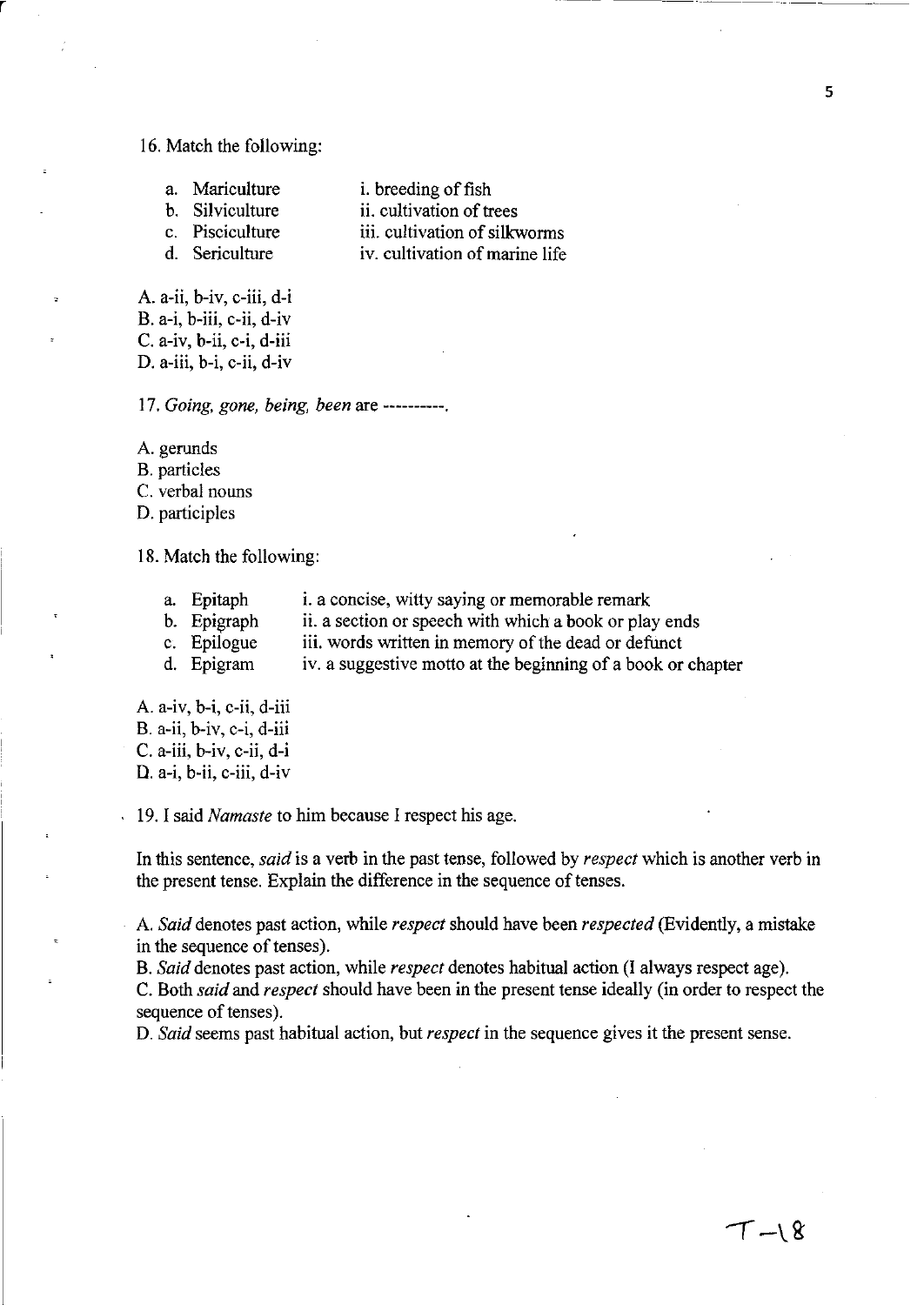20. Choose the correct observation about the following sentence:

*Use the apostrophe in its proper place and omit it when it's not needed.* 

A. Incorrect sentence; the first *its* should carry apostrophe.

B. Correct sentence.

C. Incorrect sentence; the second *its* should carry no apostrophe.

D. Both *its* should carry apostrophe.

21. Match the following parts to make full, meaningful sentences:

- a. He is reported i. to meet you. b. This must be done in order ii. to the whole country.
- c. This will bring discredit iii. to reclaim lost property.
- 

d. It is a pleasure iv. to have died in another country.

A. a-ii, b-iii, c-iv, d-i B. a-iv, b-iii, c-ii, d-i C. a-iv, b-i, c-ii, d-iii D. a-iii, b-ii, c-i, d-iv

22. When corrected, *He showed great strength to run,* will be ----------.

A. He showed great strength in running

B. He showed a great strength while running

C. He showed great strength for running

D. He was showing great strength to run

23. Arrange the middle four sentences in correct order with the first and the last as they are -- 

- K) Modern life has become a tense and complicated affair on account of the rat race going on among ambitious persons.
- L) His responses have become mechanical and he leads almost a dehumanized existence.
- M) Ruthless technological advancement has reduced a wage-labourer into a cog in the machine.
- N) The ambitious person's individualism is frustrated and the whole world appears alien to him.
- 0) Especially in big cities, life has become mechanized and monotonous.
- P) The modern man remains physically exhausted and mentally blunted.
- A.LNOM
- B. MLNO
- C.NOLM
- D.OMLN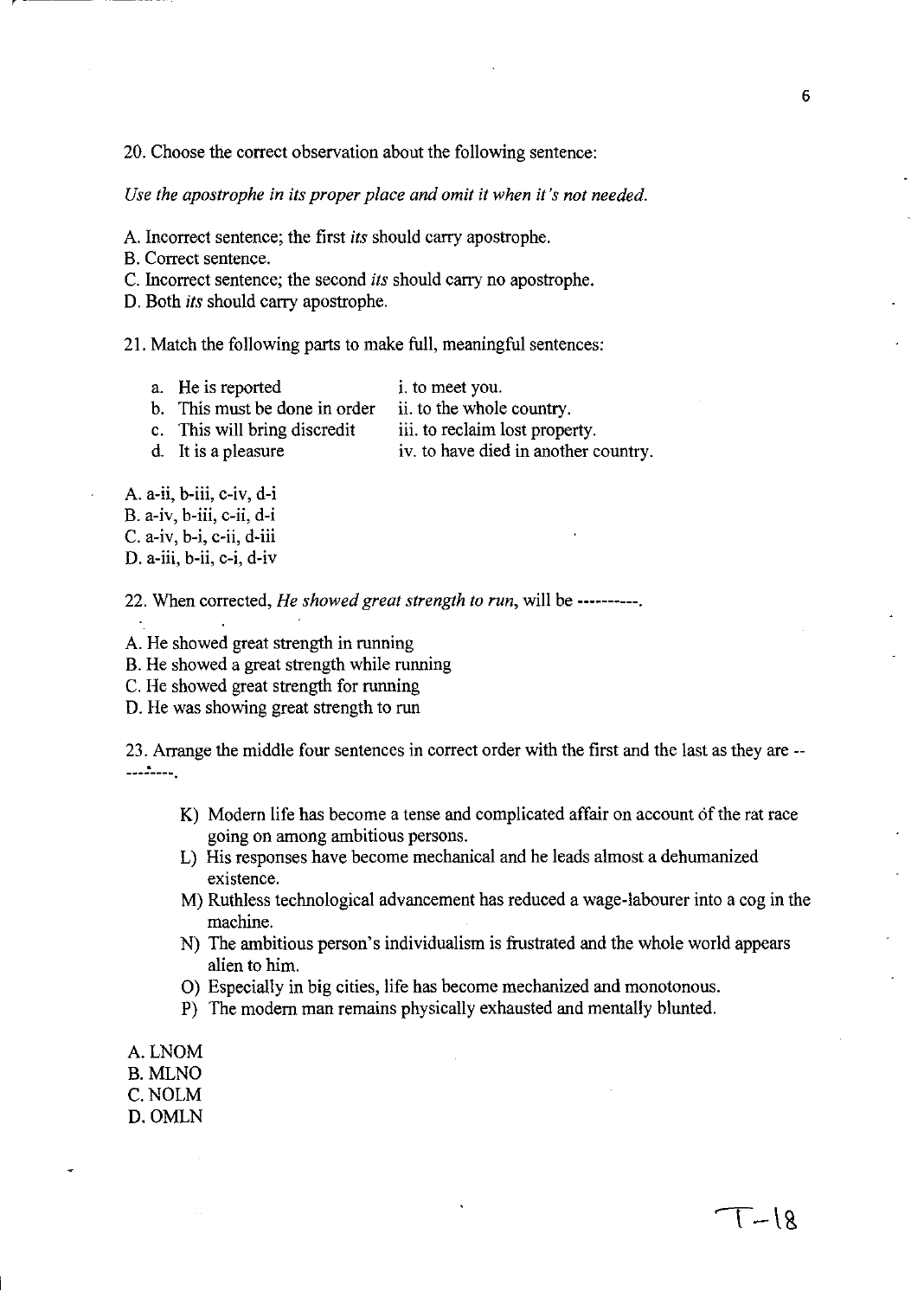24. The closest meaning for the word LOQUACIOUS is ----------.

A. speak B. outward behavior C. a ship D. talkative

25. 'Meena is a dead ringer of her Aunt' actually means ----------.

A. Meena is the complete opposite of her Aunt

B. Meena hates her Aunt

C. Meena likes her Aunt

D. Meena strongly resembles her Aunt

# PLEASE TURN TO **PAGE 8** FOR **PART B**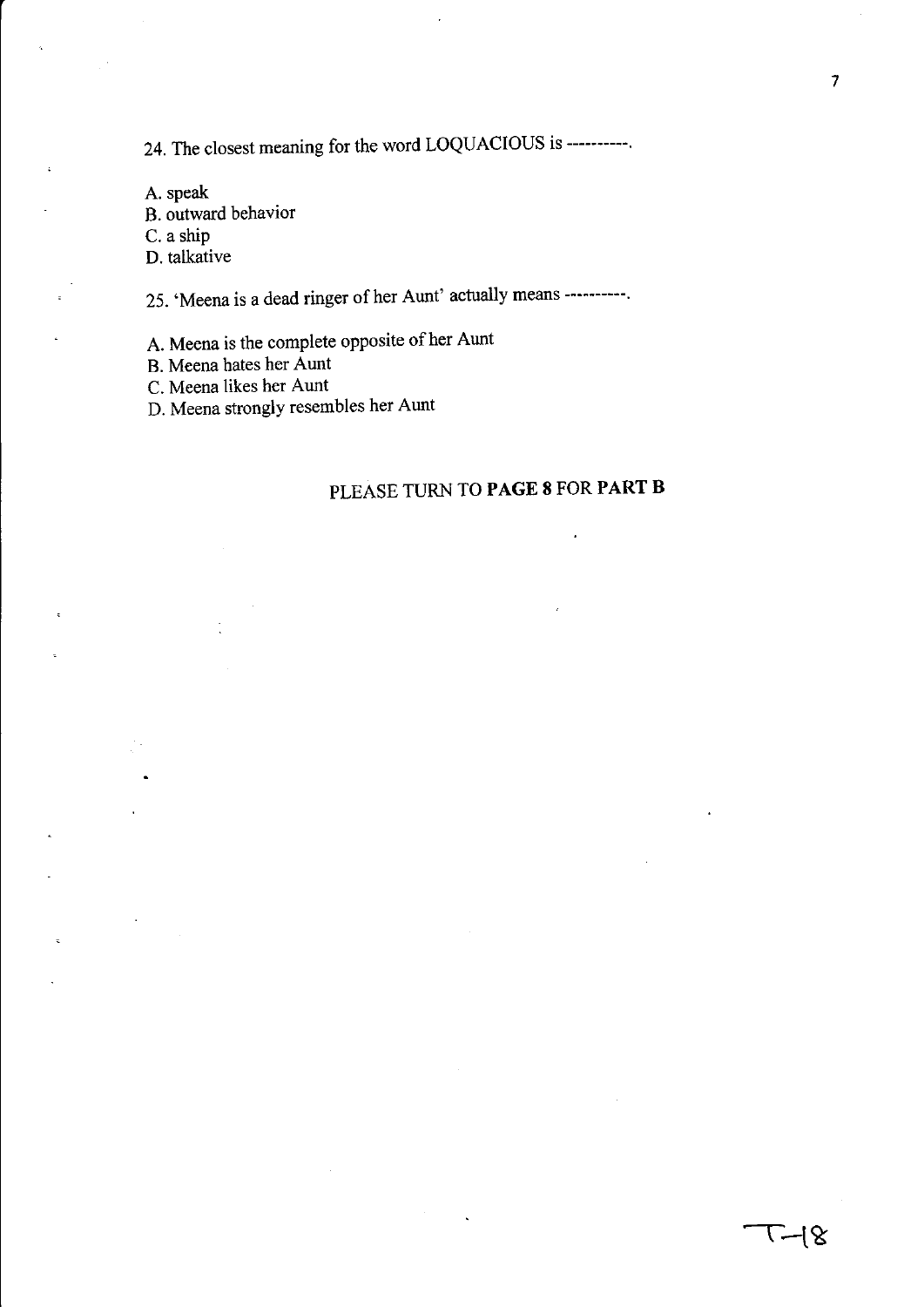### **PART-B**

# **The questions carry ONE mark each. 0.33 marks will be deducted for each wrong answer. Answer in the OMR sheet, using a pen or sketch pen.**

### Answer questions **26-29** based on the following extract:

All the world seems to be on the move. Asylum seekers, international students ... members of diasporas, holidaymakers, businesspeople, sports stars, refugees, backpackers, commuters, the early retired, young mobile professionals ... these and many others fill the world's airports, buses, ships, and trains. The scale of this travelling is immense. Internationally there are over 700 million legal passenger arrivals each year (compared with 25 million in 1950) with a predicted 1 billion by 2010; there are 4 million air passengers each day; 31 million refugees are displaced from their homes; and there is one car for every B.6 people. These diverse yet intersecting mobilities have many consequences for different peoples and places that are located in the fast and slow lanes across the globe. There are new places and technologies that enhance the mobility of some peoples and places and heighten the immobility of others, especially as they try to cross borders ...

Simultaneously the Internet has grown more rapidly than any previous technology, with significant impacts throughout much of the world (soon to be 1 billion users worldwide). New forms of 'virtual' and 'imaginative' travel are emerging, and being combined in unexpected ways with physical travel ... Mobile telephony based on many societies jumping direct to such a new technology seems especially to involve new ways of interacting and communicating on the move, of being in a sense present while apparently absent ... The growth of such information and communication technologies is allowing new forms of coordination of people, meetings, and events to emerge.

And materials too are on the move, often carried by these moving bodies whether openly, clandestinely, or inadvertently. Also the multinational sourcing of different components of manufactured products involves just-in-time delivery from around the world. The 'cosmopolitanisation: of taste means that consumers in the 'North' expect fresh materials from around the world 'air freighted' to their table, while consumers in the 'South' often find more roundabout ways to access consumer goods from the North - carried by small-scale informal importers, packed into containers for relatives 'back home', or simply smuggled.

26. What does the text primarily discuss?

A. Multiculturalism,

B. Mobilities.

C, Globalisation & technology.

D, Cosmopolitanism,

27, What does 'virtual' travel allude to?

A. Digital communication,

- B, Time travel and day dreaming,
- C. Trips arranged through travel & tour websites & apps.

D. A and C.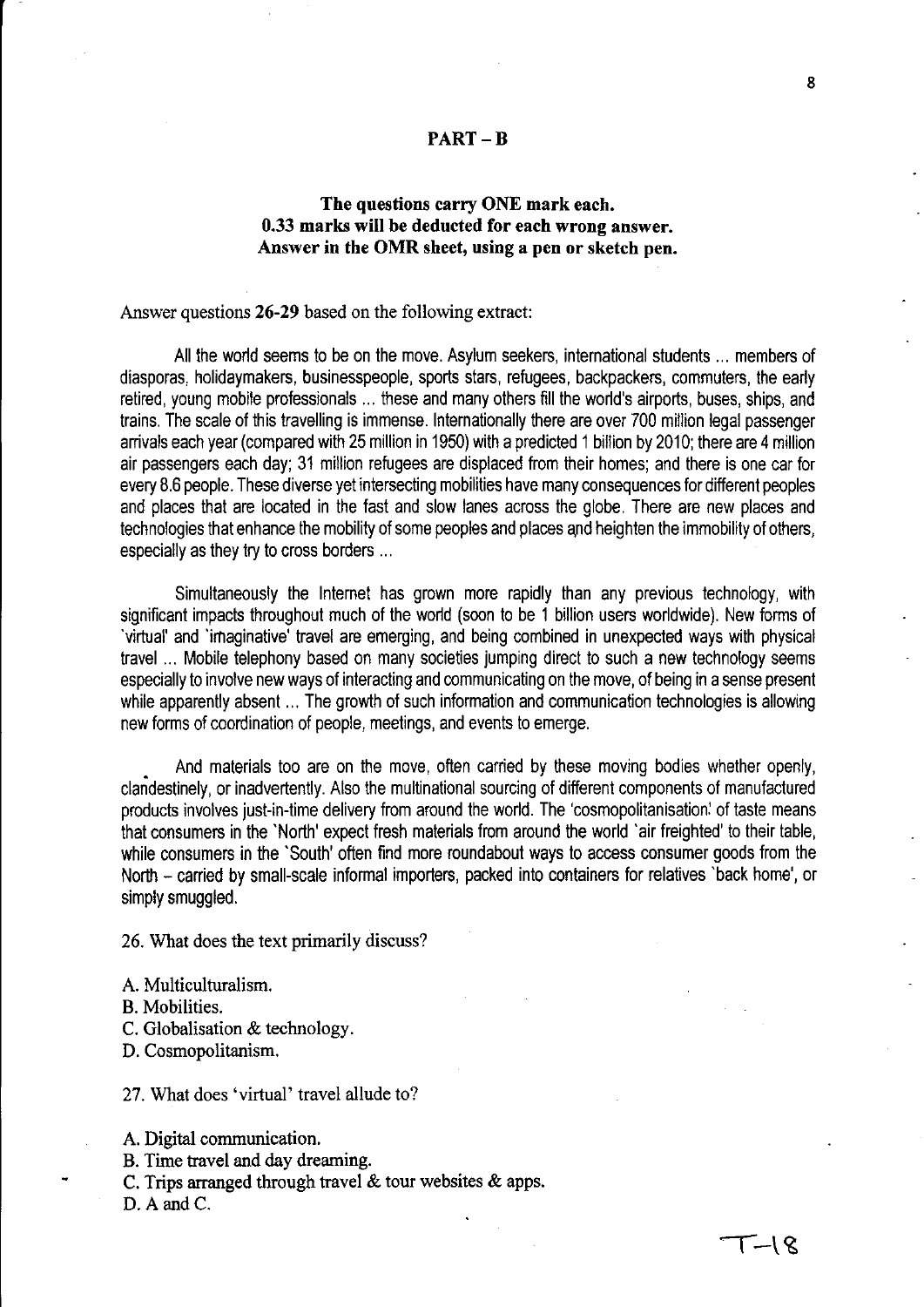28. The North and South mentioned here allude to ----------.

A. North and South America

B. North and South India

C. Global North and South

D. North and South Korea

29. In the essay, 'human bodies as carriers', suggests ----------.

A. human beings transporting materials through legitimate means only

B. human beings transporting materials always furtively, as in smuggling

C. human beings transporting materials legitimately or furtively

D. human beings as potential carriers of diseases and viruses

Answer questions **30-35** based on the following text:

'Yet Amold does not think merely in terms of genius versus age, individual versus society, poet versus current or staple of ideas. He just as often thinks in collectivist terms of race and the march of history. He is preoccupied almost as much as Taine with racial theories. All his writings play variations on the contrasts appearing among the Latin, Celtic, and Germanic raceS, or in that between the Hebraic and Greek spirit. But the distinction between national spirit (Volksgeist) and race is not clear to him. He sketches the history of France in terms of the conflict between Gaul, Latin and Teuton. His lectures On the Study of Celtic Literature tum upon the concept of race. He rejects a purely social explanation. "Modes of life, institutions, govemment, climate, and so forth ... will further or hinder the development of an aptitude, but they will not by themselves create the aptitude or explain it.'"

30. Arnold positions 'racial explanation' against -------------.

A. social explanation B. rhetorical explanation C. scientific explanation D. historical explanation

31. Taine refers to ----------.

A. Hippolyte Taine

B. Christopher Taine

C. Anatole Taine

D. Francois Taine

32. According to the writer, *race* and *national spirit* ----------.

A. are one and the same B. need not be one and the same C. cannot be related to each other

D. are opposed to each other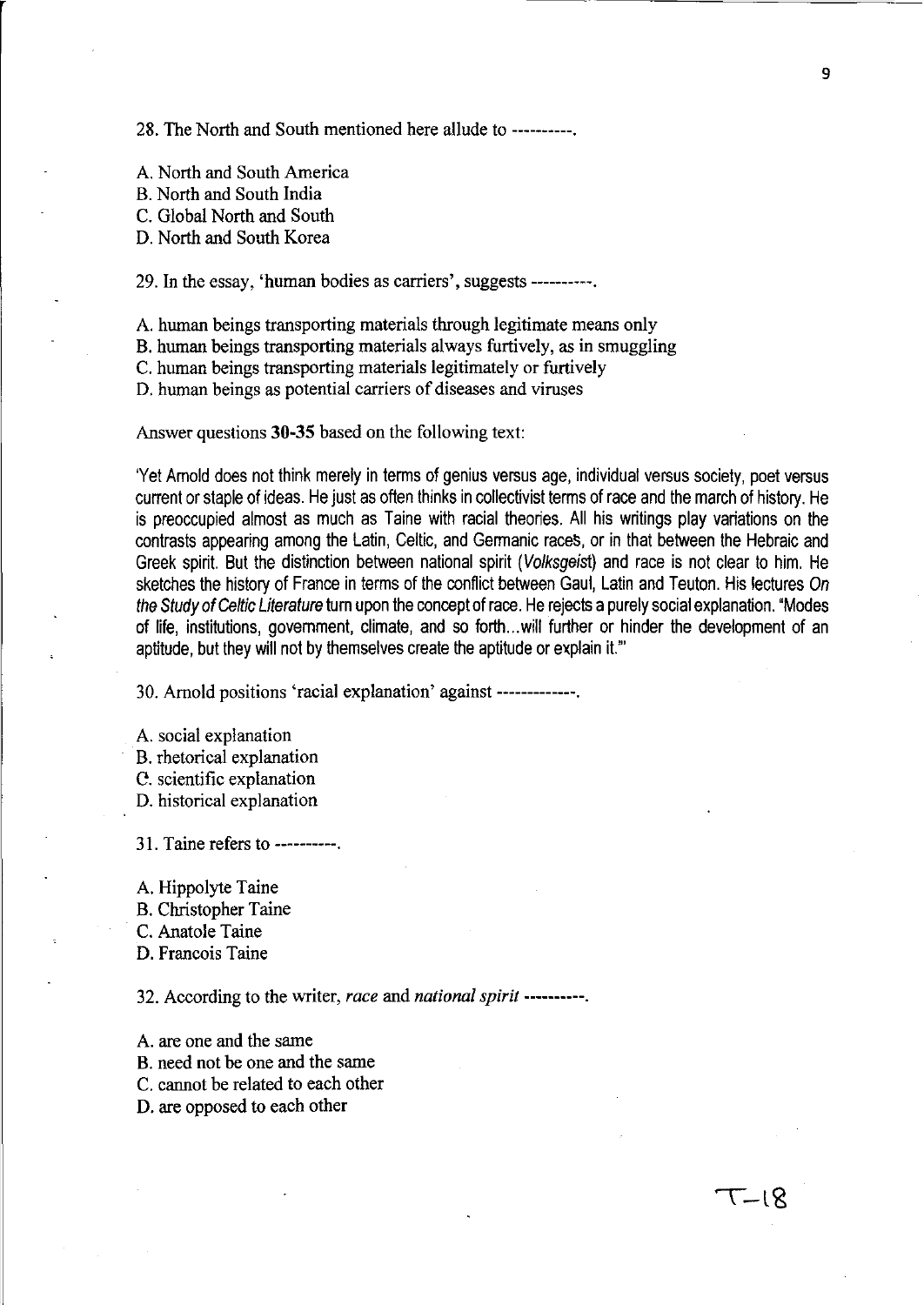### 33. The phrase 'staple of ideas' has ----------.

A. a negative connotation

B. a positive connotation

r

C. a value neutral connotation

D. carries no connotation

34. Arnold positions the genius ----------.

A. in opposition to the society

B. in conformity to the age

C. in unanimity with the people around

D. close to the spirit of the age

35. Which of the following statements is more accurate?

A. Arnold was an individualist as well as collectivist in his thinking.

- B. Arnold was an individualist in his thinking.
- C. Arnold thought only in terms of race.

D. Arnold thought only in terms of the national spirit.

36. "That to the highth of this great Argument / I may assert Eternal Providence, / And justifie the wayes of God to men."

These famous lines are from ----------.

A. *Paradise Lost* 

- B. *Religio Laid*
- C. *An Account of the Growth of Popery and Arbitrary Government in England*

D. *An Horatian Ode upon Cromwell's Return from Ireland* 

37. India's National Academy of Letters is known as -----.

- A. Sahitya Akademi
- B. Sahitya Akademy
- C. Sahitya Sangosthi
- D. Sahitya Samaroh

38. Match the following:

| a. Dick Whittington | i. Greek mythology           |
|---------------------|------------------------------|
| and his Cat         |                              |
| b. The Midas touch  | ii. Middle Eastern mythology |
| c. Aladdin's Lamp   | iii. Danish fairy tale       |
|                     |                              |

d. Red Shoes

iv. English folklore

A. a-ii, b-i, c-iv, d-iii B. a-iv, b-i, c-ii, d-iii C. a-ii, b-iii, c-iv, d-i D. a-iii, b-iv, c-ii, d-i

 $1 - 18$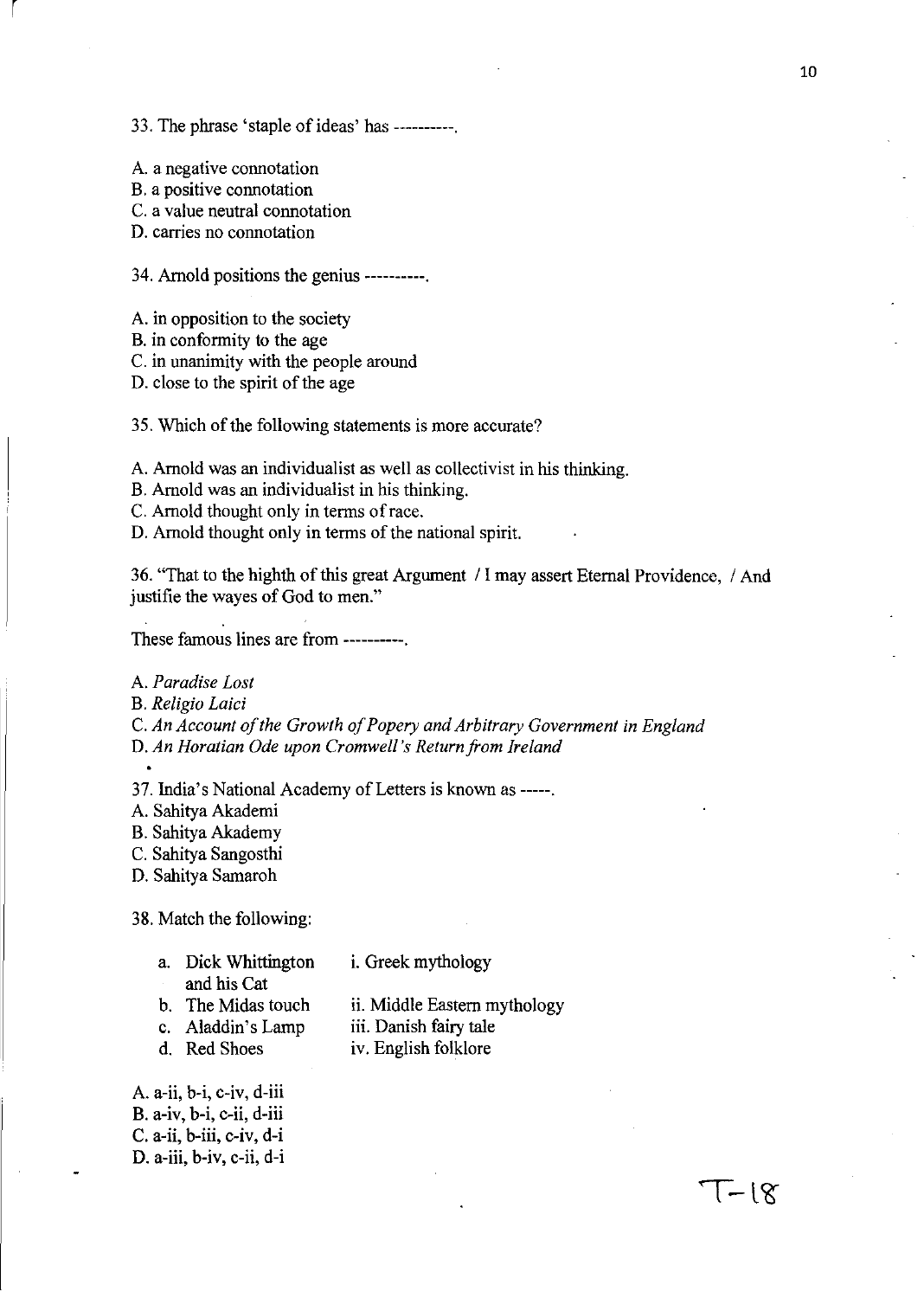*39. Boz* is the pen name of the famous Victorian writer ----------.

A. Charles Dickens

 $\vert$ 

B. William Thackeray

C. Thomas Hardy

D. Thomas Carlyle

40. Match the following writers with the countries of their origin/nativity:

- a. Emily Dickinson
- b. Margaret Atwood
- c. Katherine Mansfield
- d. Christina Rossetti
- e. Ruth Prawer Thabvala

i. Germany ii. USA iii. U K iv. New Zealand

v. Canada

A. a-ii, b-v, c-iv, d-iii, e-i B. a-i, b-v, c-iv, d-iii, e-ii C. a-iv, b-ii, c-iv, d-i, e-iii D. a-iii, b-v, c-ii, d-iv, e-i

41. Arrange the following sonneteers in English in chronological order:

- I. Dante Gabriel Rossetti
- 2. Philip Sidney
- 3. Gerard Manley Hopkins
- 4. William Shakespeare
- 5. William Wordsworth
- 6. John Donne

A. 2, 4, 6, 5, 1, 3 "B. 4, 2, 6, 1, 3, 2 C. I, 3, 2, 4, 6, 5

D. 2, 4, 3, 6, 1, 5

42. Who are *the gentry?* 

A. Those of good social position, the class below nobility.

B. Those members of the aristocracy who fight civil wars.

C. Gentlemen and ladies among the English working class.

D. Masters or feudal lords owning leased lands in Britain.

43. In *Romeo and Juliet,* "the humorous night" did not mean a night full of amusement and fun, but of -----.

A. decrepitude B. dampness C. dullness D. despair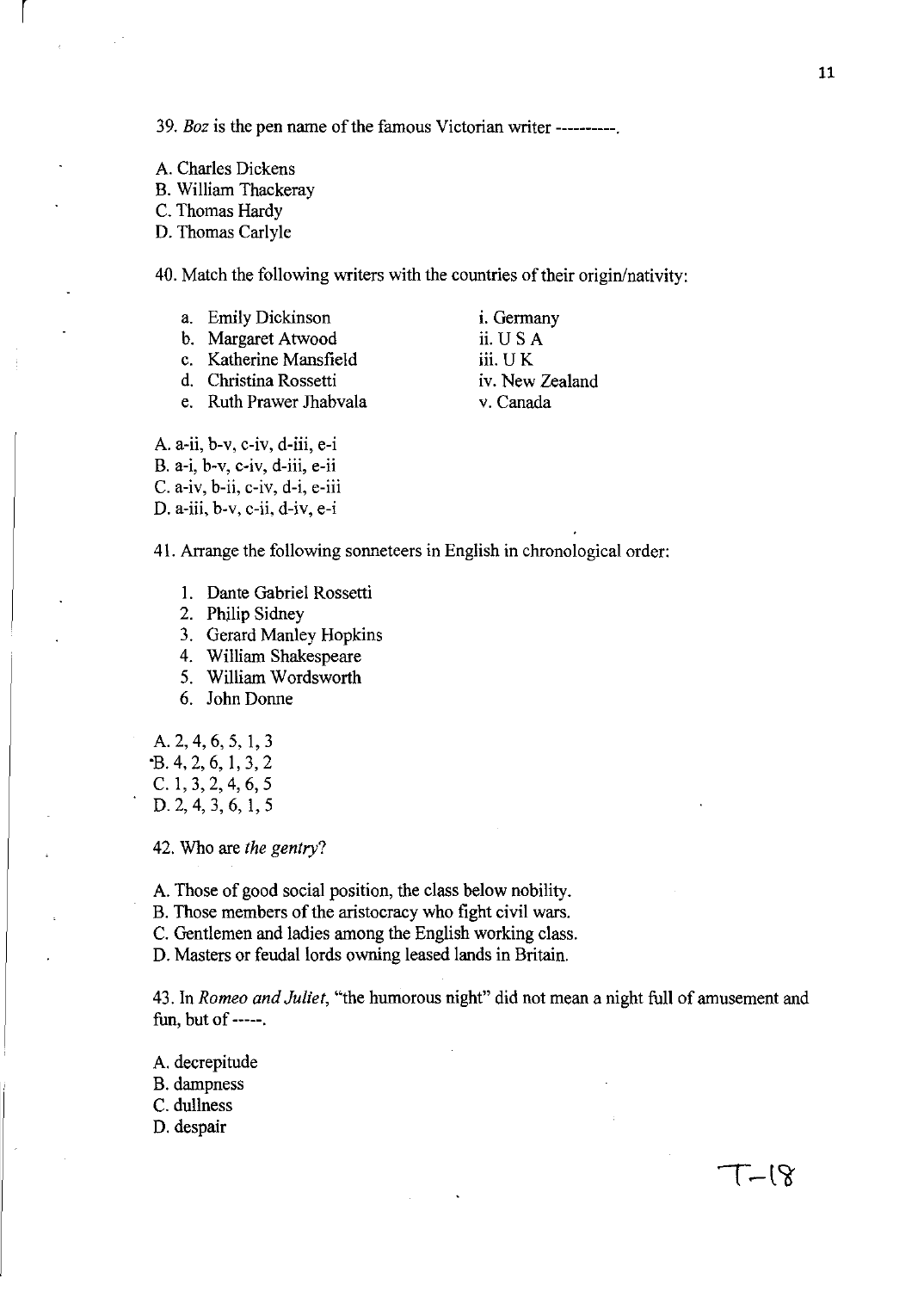44. Match the following:

|  | a. parable |  |  | <i>i</i> . chronologically ordered events |
|--|------------|--|--|-------------------------------------------|
|--|------------|--|--|-------------------------------------------|

- b. fable ii. story with animals as characters
- c. plot iii. story illustrating a spiritual lesson
- d. yarn iv. an implausible story

 $A. a$ -iii,  $b$ -ii,  $c$ -i,  $d$ -iv B. a-i. h-ii, c-iv, d-iii

C. a-i. b-iii, c-iv, d-ii

D. a-iv. b-i, c-iii, d-ii

45. Which of the following are the correct opening lines of John Donne's "Holy Sonnet # 6"7

- A. 0 Death, be not proud, though some have called thee Mighty and dreadful, for thou art not so...
- B. Death, he not proud though some have called thee Mighty and fearful, for thou art not so...
- C. 0 Death, be not proud! though some have called thee Mighty and dreadful, for ever thou art not so...
- D. Death be not proud, though some have called thee Mighty and dreadful, for thou art not so...

46. Today, *to communicate* means to exchange information, but in William Shakespeare's time, it meant -----------.

A. to share, make common to many

- B. to selectively share information
- C. to follow a commune's norms
- D. to address a friendly community

47. Match the following:

- a. phonology i. conventional spelling system of a language
- h. etymology ii. study of origin and meanings of words
- c. orthography iii. study of sounds and sound changes
- d. semiotics iv. signs, symbols and their interpretations

A. a-ii, b-iv, c-iii, d-i B. a-iii, h-ii, c-i, d-iv  $C. a$ -iv,  $b$ -ii,  $c$ -i,  $d$ -iii D. a-i, b-ii, c-iii, d-iv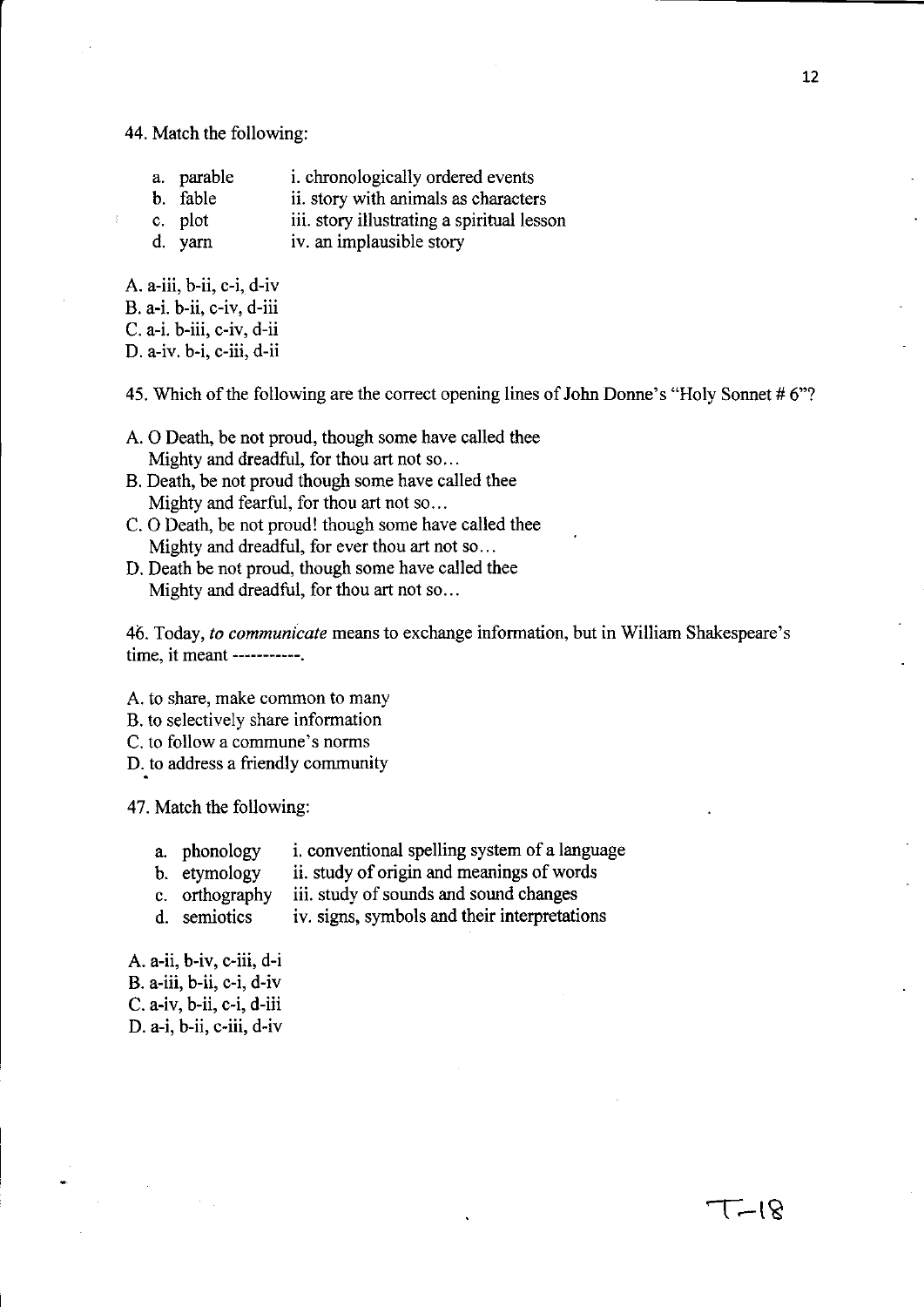48. Identify the correct chronological arrangement of the following well-known English poems:

A. *Paradise Lost, The Faerie Queene, Absalom and Achitophel, Lamia, The Prelude, The Ring and the Book, Four Quartets.* 

B. *Absalom and Achitophel, Lamia, Four Quartets, The Ring and the Book, The Faerie Queene, The Prelude, Paradise Lost.* 

C. *Lamia, The Faerie Queene, The Ring and the Book, The Prelude, Paradise Lost, Absalom and Achitophel, Four Quartets.* 

D. *The Faerie Queene, Paradise Lost, Absalom and Achitophel, The Prelude, Lamia, The Ring and the Book, Four Quartets.* 

Read the following poem. Questions **49 to 51** are based on it.

 $\begin{bmatrix} \phantom{-} \end{bmatrix}$ 

### **Love Poem**

Prithvi Varatharajan

Our third date, at the same bar as our first, elbows edging across a cold, polished table top. 4 Our second date, an anomaly, at a Chinese restaurant, its patrons elbow-to-elbow. we were confused by ours and the state of 8 so close to theirs, and by each other. Forbes once said (in a poem): 'continually disappoint the expectations of others, 12 this way you will come to hate yourself & they will be charmed by your distress.' As I wait for my hand to find yours, I chant it 16 to myself, a mantra for our parting, our eyes spearing at the dark.

### 49. What does *anomaly* (line 5) mean in the context of this poem?

A. Somewhat different from the usual or expected.

B. Somewhat odd and unexpected.

C. A catastrophic moment.

D. An embarrassment we could easily avoid.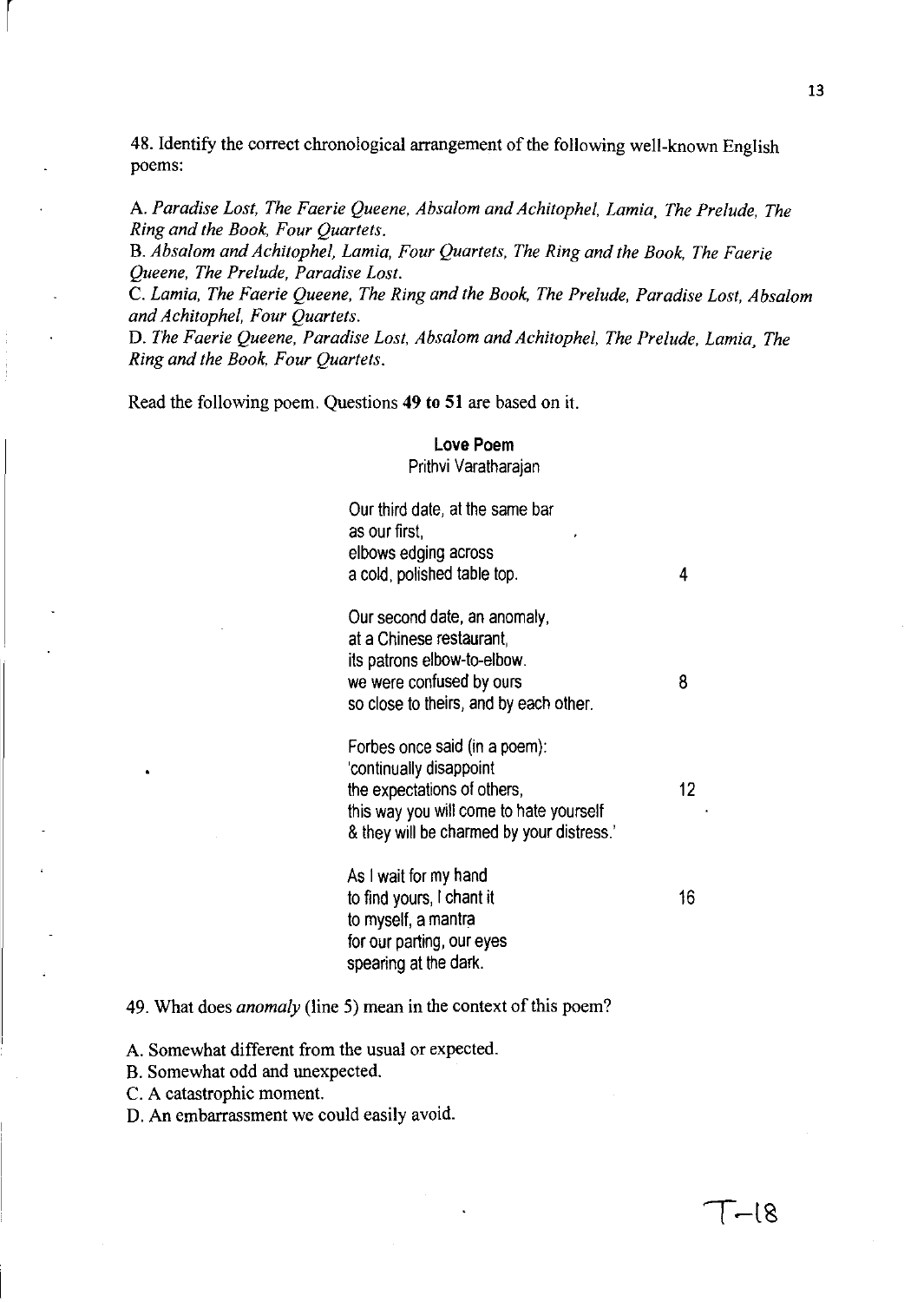50. To what do *ours* and *theirs* (lines 8 and 9) refer?

A. Situation.

B. Date.

C. Elbows.

D. Patrons.

51. What is *it* that the speaker chants to himself?

A. A mantra.

B. What he mutters to himself.

C. What Forbes once said.

D. A curse.

52. Arrange the following literary kinds/forms in order of their size/ length/ scope (from the largest to the smallest):

- a. sonnet
- b. epIgram
- c. essay
- d. epic
- e. novella
- f. couplet

A. f, b, a, c, e, d.

B. b, f, c. d, a, e.

C. d, e, c, a, f, b.

D. e, a, c. e, f, b.

53. A 'lampoon' in literature is ----------.

A. a satire against an individual or institution

B. a humorous piece of writing intended to amuse

C. eulogy of an individual or a celebrity

D. an amusing autobiographical poem

54. Match the following playwrights with their work:

| a) |  | William Shakespeare |
|----|--|---------------------|
|----|--|---------------------|

b) R. B. Sheridan

c) William Congreve

d) Christopher Marlowe

A. a-iv, b-ii, c-iii, d-i B. a-iii, b-iv, c-i, d-ii C. a-iii, b-i, c-iv, d-ii D. a-i, b-iii, c-ii, d-iv i. *The Way of the World*  ii. *Dr. Faustus*  iii. *The Tempest*  iv. *The School for Scandal*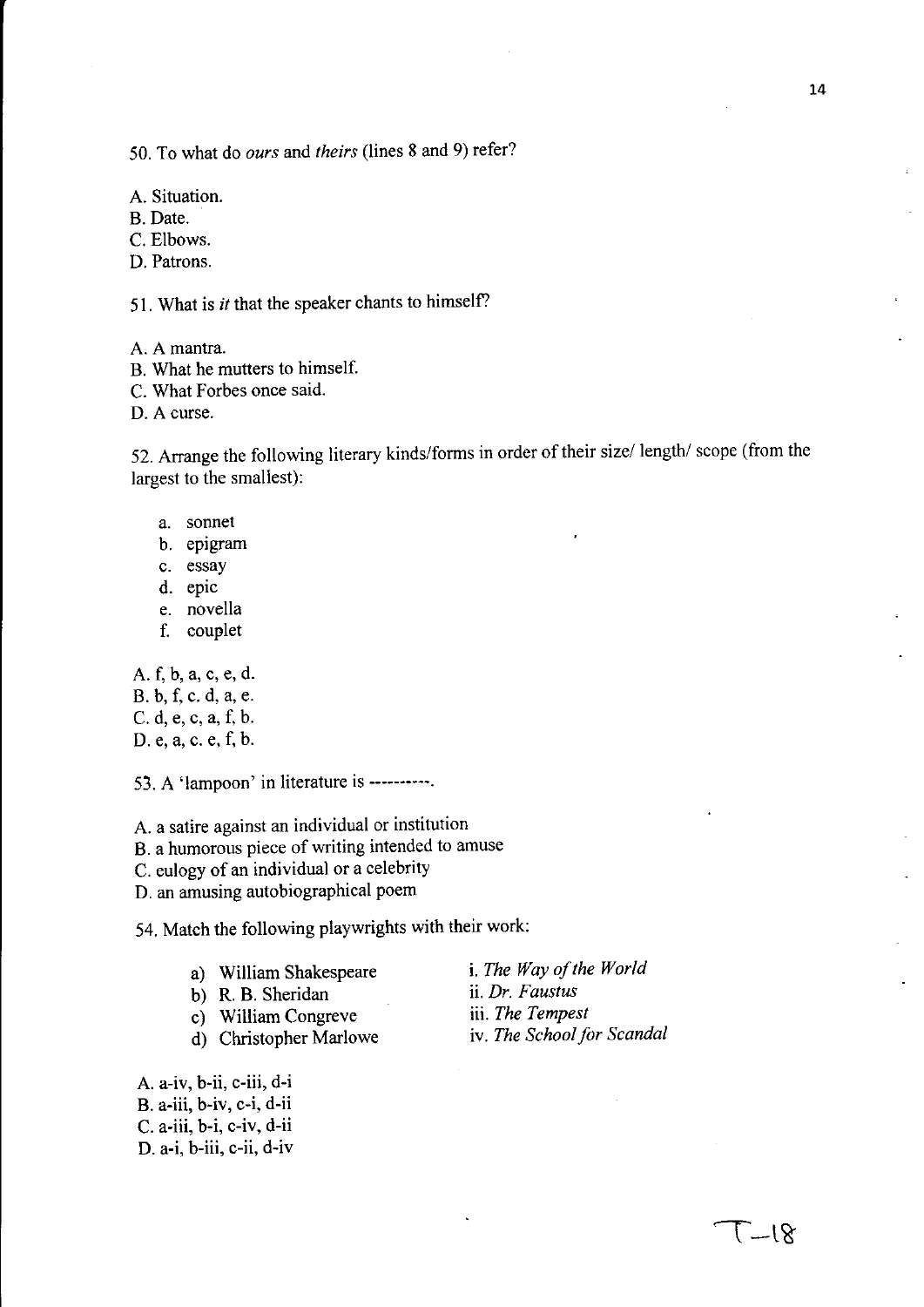55. Identify the figure of speech in the passage:

Not poppy, nor mandragora, Nor all the drowsy syrups of the world, Shall ever medicine thee to that sweet sleep Which thou owed'st yesterday.

A. Simile

B. Metonymy

C. Understatement

D. Hyperbole

56. **In** a dramatic tragedy, the Aristotelian unities consist of ----------.

A. a beginning, a middle and an end

B. hero, heroine and villain

C. action, time and place

D. act, scene and dialogue

57. In literature, a/an ----------- is a long narrative poem, which is usually related to heroic deeds of a person of unusual courage and unparalleled bravery.

A. elegy.

B. epic

C.ode

D. dramatic monologue

58. "Whodunit fiction" is also ----------.

• A. Mystery/Crime fiction

B. Paranormal fiction

C. Speculative fiction

D. New Adult fiction

59. AlAn ------------- is "An exaggerated belief associated with a category. Its function is to justify (rationalise) our conduct in relation to that category".

A. antitype B. prototype C. monotype D. stereotype

*60. A Tale of Two Cities* is based on ------------------.

A. the English Revolution

B. the American Revolution

- C. the French Revolution
- D. the Russian Revolution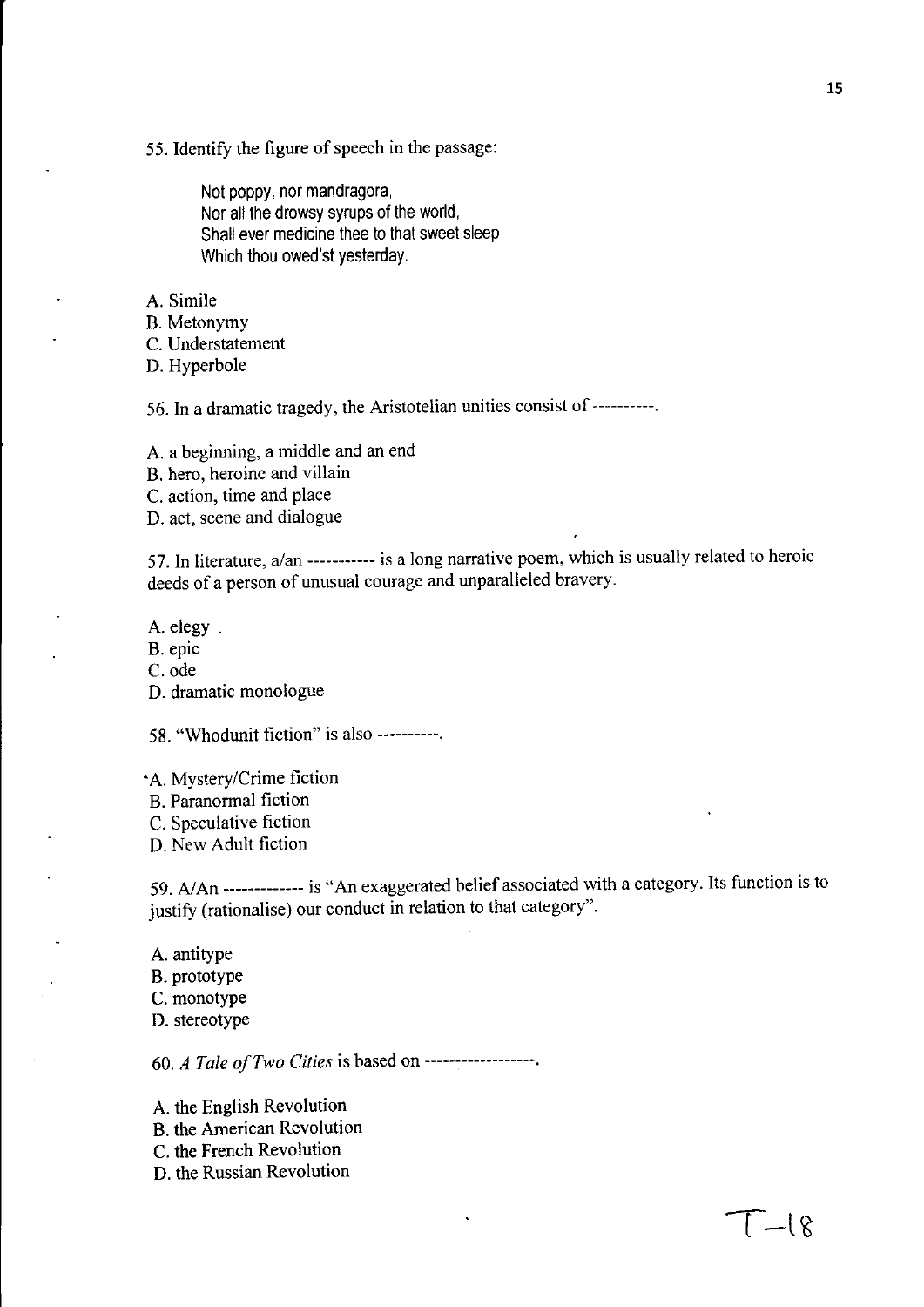61. The title of James Joyce's most famous short story collection is ---------------.

A. *The Dead*  B. Araby C. *The Dubliners*  D. Eveline

62. Who was the first Poet Laureate of England?

A. Geoffrey Chaucer B. William Shakespeare C. Ben Jonson D. John Dryden

63. Which of the following novels depicts the plight of the Bangladeshi immigrants in East London?

A. *How far can you go?*  B. *White Teeth.*  C. *An Equal Music.*  D. *Brick Lane.* 

64. With which city is the Harlem Renaissance associated?

A. Chicago. B. Jacksonville. C. New York. D. Oklahoma.

65, Identify the correct chronological order of the following:

i. The Edwardian ii. The Pre-Raphaelites iii. The Neoclassical iv. The Romantics

A. ii, i, iv, iii B. iii, iv, ii, i  $C.$  i, iii, ii, iv D. iii, i, ii, iv

66. Who describes a Poet as "a man speaking to men"?

A. Samuel Johnson. B. John Dryden. C. William Wordsworth. D. I A Richards.

୮⊣ዩ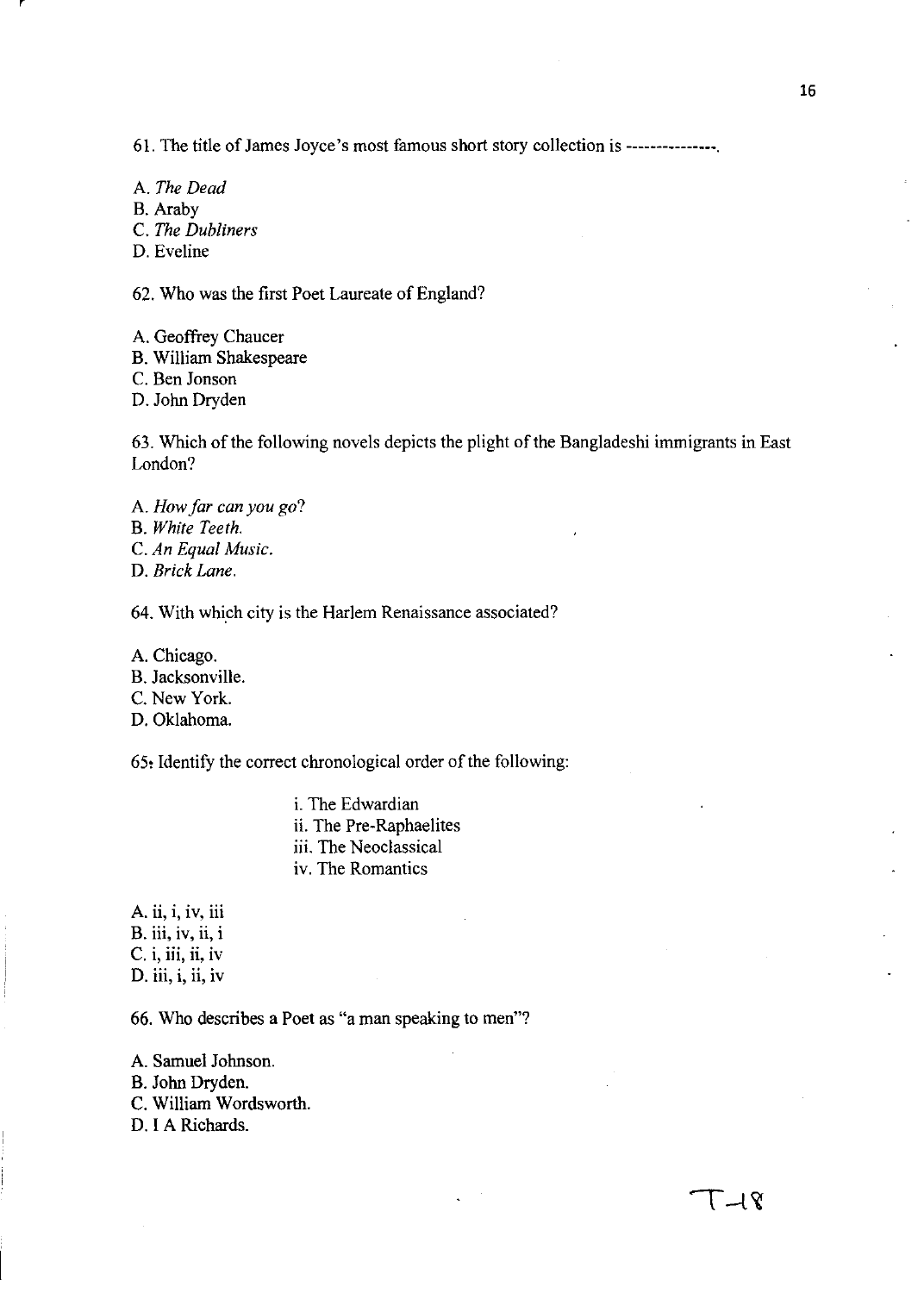67. Caliban is a character from William Shakespeare's *The Tempest.* But he also features in a lead role in **-------------------.** 

A. a poem by Robert Browning B. a play by Edward Albee C. a novel by Jeanette Winterson D. a song by The Beatles

68. Which among the following is not a genre?

A. Homily.

B. Georgic.

C. Parody.

D. Epistle.

69. A figure of speech refers to patterns perceptible to the **-----** and the **-----** of the reader.

A. visual; spoken B. eye; ear C. ear; mouth D. aural; oral

70. To speak euphemistically means to speak in a mild manner or indirectly. The word is from the Greek and means **----------.** 

A. sweet saying

B. sweet nothings

C. auspicious omens

D. superstitious words

71. While it is well known that Thomas Hardy turned away from writing prose to writing poetry in the latter part of his career, due to the vicious attacks on *Jude the Obscure,* which among the following turned from poetry to prose, giving expression to the same values, attitudes and feelings from his poetical career in more balanced and measured form in the prose of his latter days?

A. William Wordsworth.

B. Matthew Arnold.

C. Robert Browning.

D. Alfred, Lord Tennyson.

72. Among the following, which poet did not write in the pastoral mode?

A. Philip Sidney. B. John Donne.

C. Christopher Marlowe.

D. John Skelton.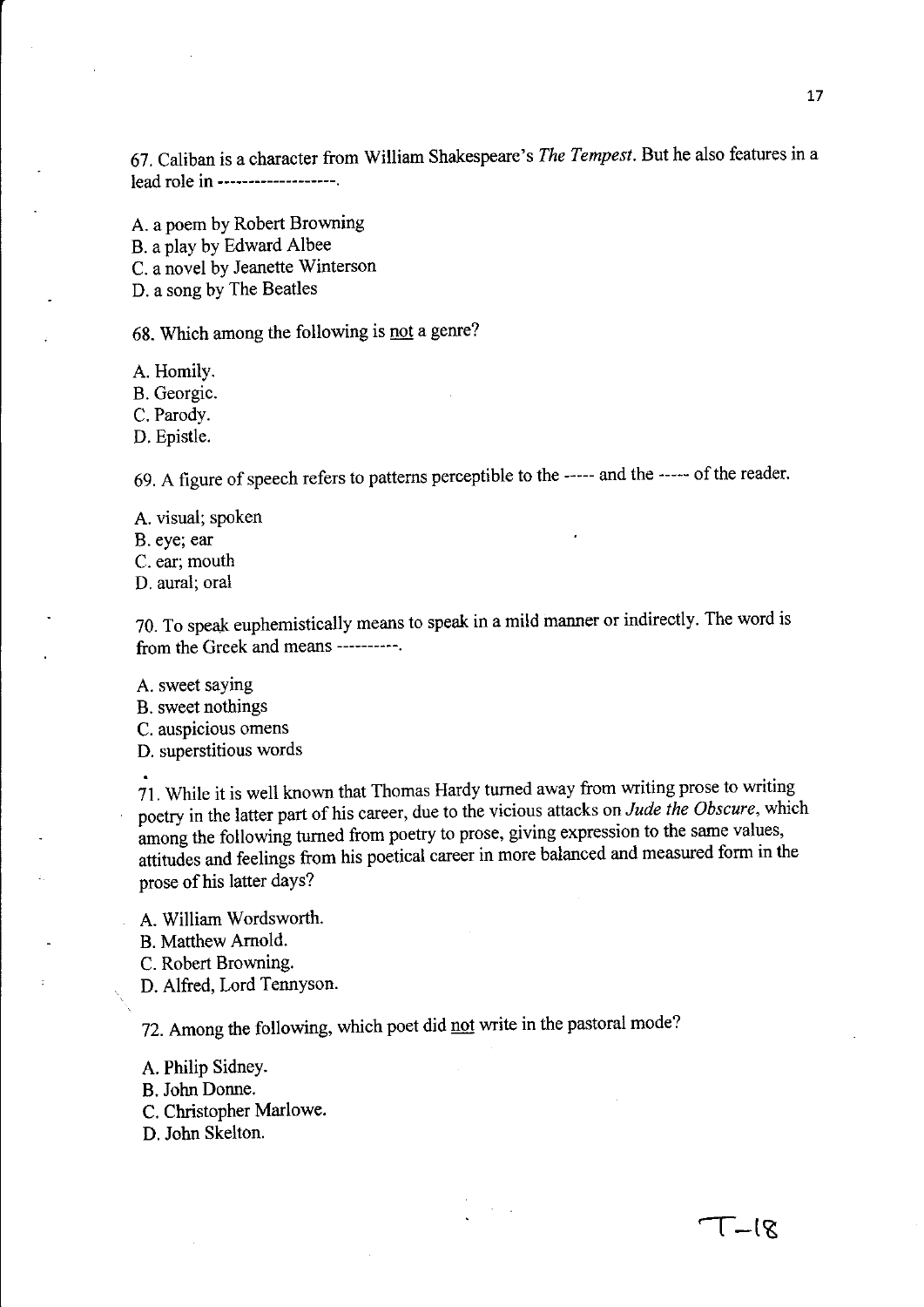73. The English Renaissance had prose writers as well as poets and playwrights. Identify the list in which there is one writer who is not primarily known for his prose works.

A. John Lyly; Thomas Nashe; Thomas Campion; Thomas Deloney.

B. Thomas Nashe; Thomas Campion; Roger Ascham; Richard Hooker.

C. Thomas Nashe; Thomas Campion; Roger Ascham; Thomas Hoby.

D. Thomas Hoby; John Fisher; Roger Ascham; Richard Hooker.

*74. Sir Gawain and the Green Knight* is

- i. a verse romance
- ii. a medieval English text
- iii. an Arthurian legend

A. i and ii

- B. i, ii and iii
- C. ii and iii

D. i and iii

75. Postcolonial scholars of William Shakespeare usually focus on *The Tempest* and its representation of Caliban, or *Othello* and its portrayal of the black hero. However, it is possible to study race relations via the postcolonial lens in at least two other plays of Shakespeare set in ancient times. These would be ---------------

A. *Antony and Cleopatra* and *Pericles* 

B. *Titus Andronicus* and *Antony and Cleopatra* 

C. *Coriolanus* and *Antony and Cleopatra* 

D. *Troilus and Cressida* and *Antony and Cleopatra* 

76. John Donne, in "To His Mistress Going to Bed" compares his mistress to ----------

A. America B. both the Indies C. a temple

D. Mahomet's Paradise

77. When John Dryden uses "the frugal kind" and "the winged nation" for bees in his translation of Virgil's *The Georgics* he is employing **---------.** 

A. ekphrasis

B. peripeteia

C. paraphrase

D. periphrasis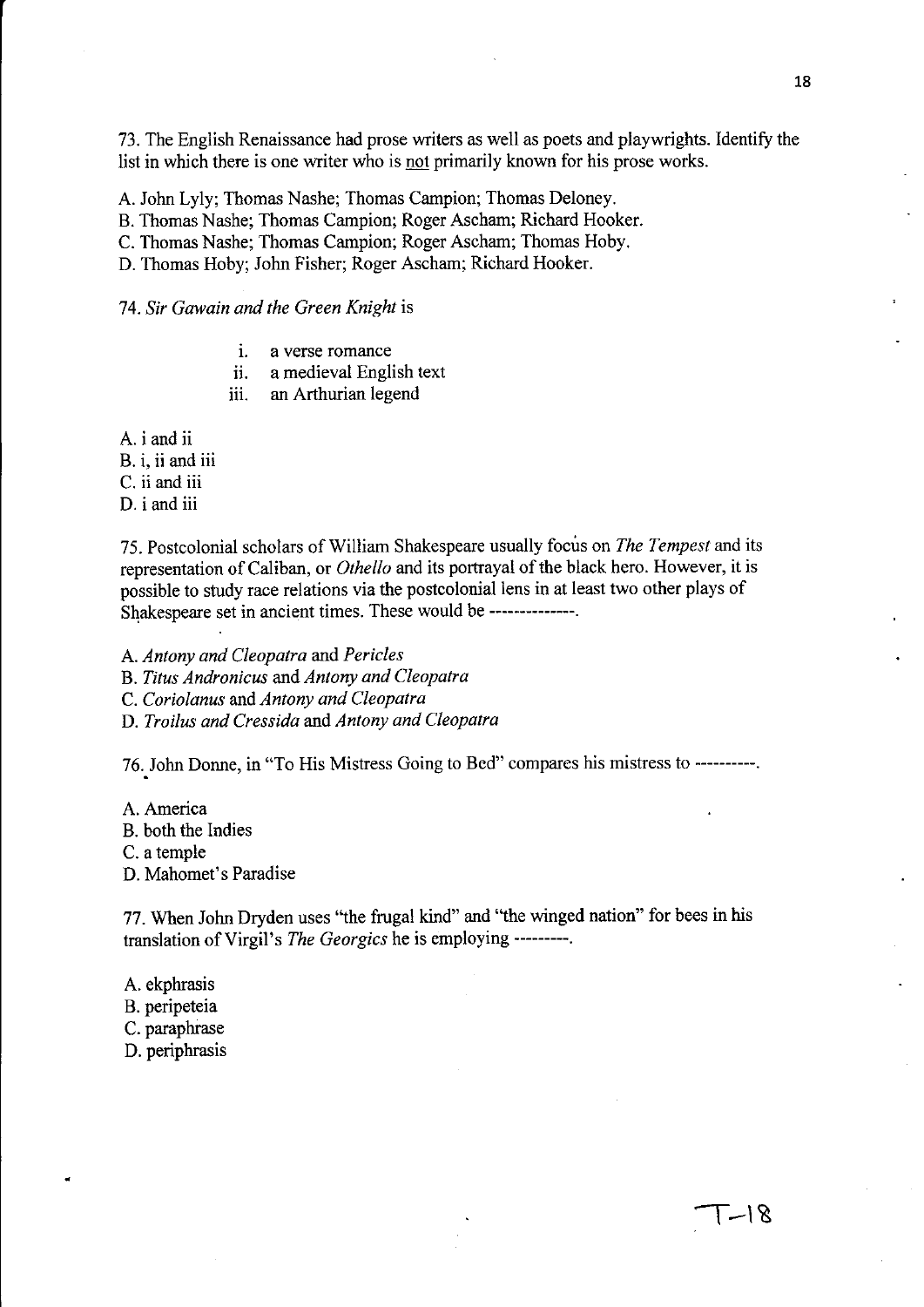78. In contrast to Shakespeare's *Antony and Cleopatra,* which of the following dramas by Dryden tells the story of the same lovers but restricts itself to their last few hours?

A. *Tyrannick Love.*  B. *All for Love.*  C. *Love Triumphant.*  D. *An Evening's Love.* 

r

79. Jonathan Swift is today remembered mainly for *Gulliver's Travels.* However, he also wrote *A Modest Proposal* ------------------.

- 1. in which he suggested that the children of the poor could be eaten by the wealthy.
- i. which was meant to rehabilitate the poor Irish men and women of the time.
- iii. which was a proposal written for the government of the times.
- A. Only iii is correct
- B. Only i is correct
- C. Both ii and iii are correct
- D. ii is only partially correct

Read the poem given below and answer questions 80 to 84.

### **the past**  Jackie Kay

The girl I was is out at sea. Isn't that funny? She just walks further and further away, slowly.

Soon I'll think we had different lives me and her, her and me. Maybe I'll wave to her across the sea,

Lift my arm high above my shoulder and wave to the wee girl with the black curly hair, her skirt, way above her knees in the dark sea.

### 80. Why does the speaker use was and is consequently in line 1?

- A. She is unsure of herself in terms of tense.
- B. What she 'was' is no longer what she 'is'.
- C. What she 'was' never turns out to be what she 'is'.
- D. She is unsure of herself in terms of time.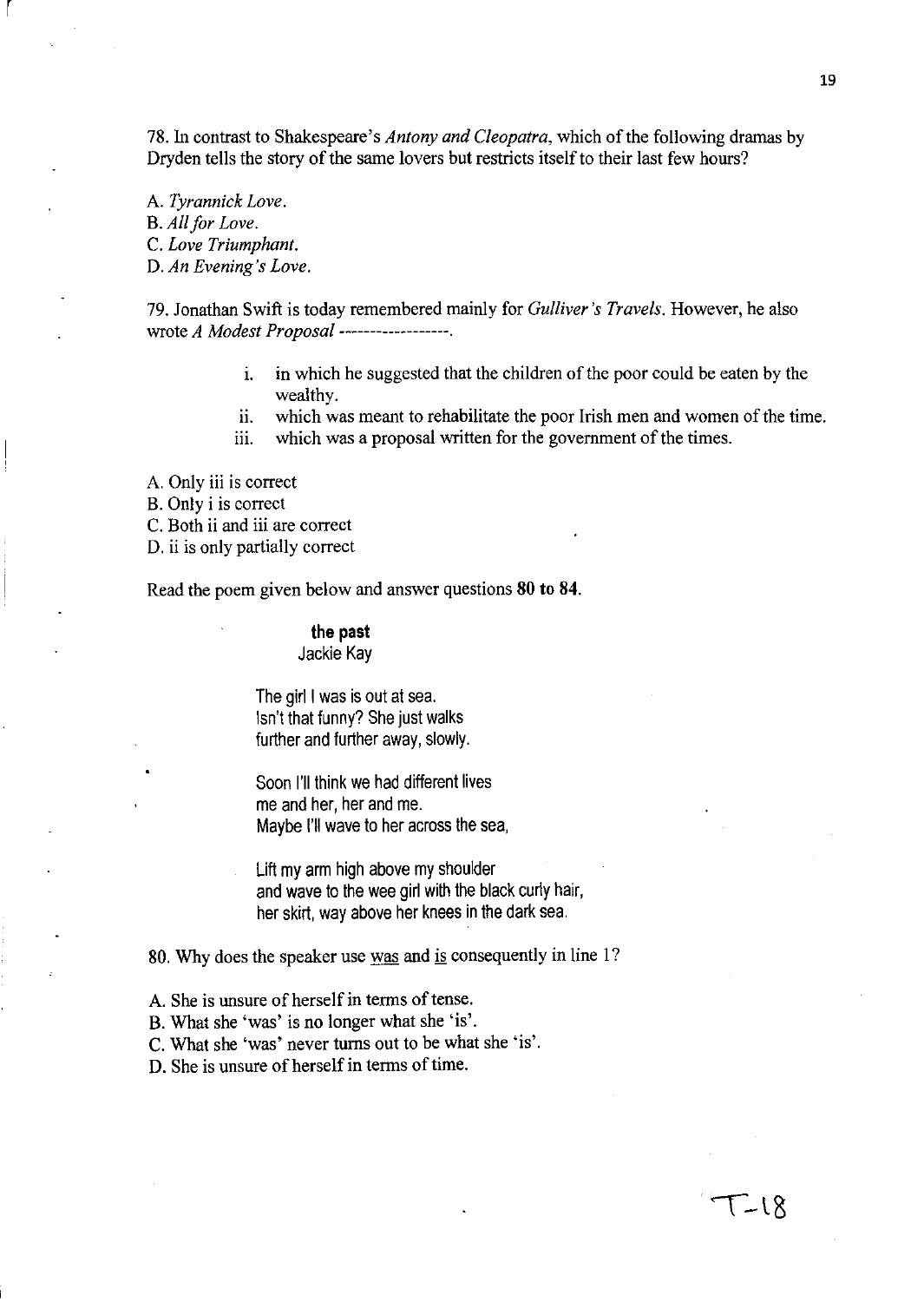81. When the speaker in the poem says that 'She just walks / further and further away, slowly.' she means that -----------

A. the girl is heading towards the sea, to drown herself

B. the girl is walking through the sea

r

C. the speaker and the girl she once was are drifting apart

D. the speaker sees the girl she once was as someone fit to drown

82. The poem begins with the speaker claiming that the girl she was is 'out at sea'. This might also imply that -----------

A. the two are irrevocably separated

B. a vast gulf separates the two

C. the girl she was is lost and confused

D. the girl she was is on board a ship

83. The question "Isn't that funny?" means that ----------.

A. the speaker is puzzled by the strange situation

B. the speaker is amused by and laughing at her younger self

C. the speaker wants the reader to share the joke

D. the speaker is amusing herself at the expense of her past self

84. The theme of the poem is -----------.

A. that growing up is a confusing time for all

B. that we drown in the memories of our past

C. that we hold close the memory of the past

D. the distance that separates youth and maturity

85. The best way to be in the good books of one's bosses is to ----------.

A. tow the line B. tow the lane C. toe the lane

D. toe the line

86. William Blake's poem "The Chimney Sweeper" occurs ----------.

A. only in *Songs of Experience.*  B. only in *Songs of Innocence.*  C. in *Songs of Innocence* and *Songs of Experience.*  D. in *Milton* and *Visions of the Daughters of Albion.*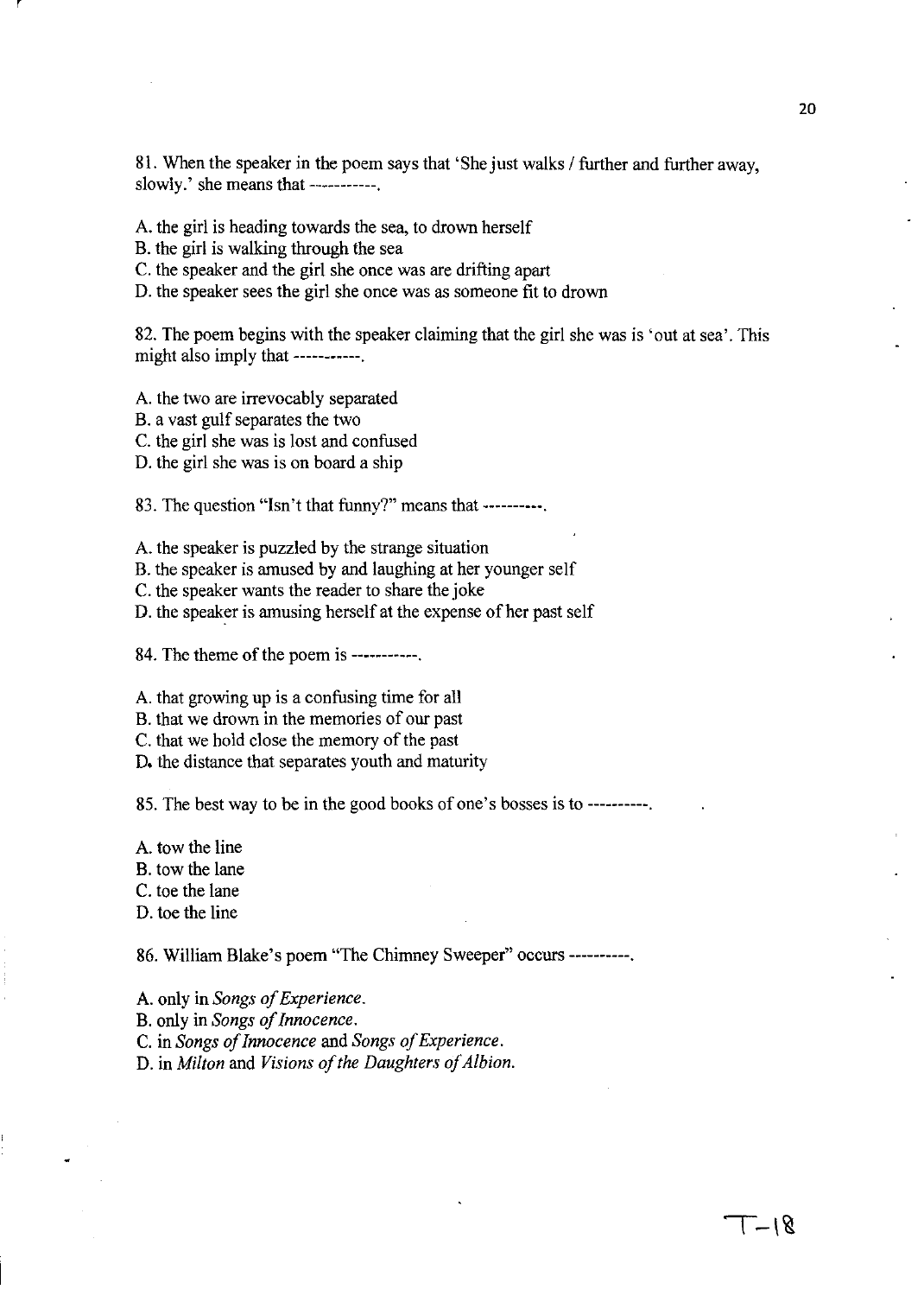87. Many of the eminent literary figures in canonical English Literature have familial links with other similarly eminent figures. In the table below match the names in Column A with the relationship in Column B.

A

- I. T H Huxley and Aldous Huxley
- II. William and Nicholas Shakespeare
- III. Charles and Mary Lamb
- IV. Kingsley and Martin Amis
- B
- a. Distant descendant
- b. Siblings
- c. Parent and child
- d. Grandparent and grandchild

A.  $I - d$ ;  $II - a$ ;  $III - b$ ;  $IV - c$ B.  $I - b$ ;  $II - d$ ;  $III - c$ ;  $IV - a$ C.  $I - b$ ; II  $- c$ ; III  $- d$ ; IV  $- a$ D.  $I - c$ ;  $II - b$ ;  $III - d$ ;  $IV - a$ 

88. W. B. Yeats, wrote a series of poems featuring a character called --------, who talked to Bishops, about God, etc. The total number of these poems is ---------.

A. Crazy Ann; Five B. Crazy Jane; Seven C. Crazy Jay; Nine D. Crazy Anne; Three

89. The famous phrase "something will turn up" is associated with which one of the following Dickens' characters?

A. Barkis.

B. Micawber.

• C. Uriah Heep.

D. Miss Havisham.

90. The statement, "What a pity that youth must be wasted on the young" is an illustration of a/an ----------.

A. oxymoron

B. antithesis

C. paradox

D. metonymy

91. Kent in *King Lear* disguises himself in order to -------------.

A. revenge himself upon Lear for banishing him

B. spy on Edmund

C. antagonize Goneril and Regan

D. continue to serve Lear as his loyal servant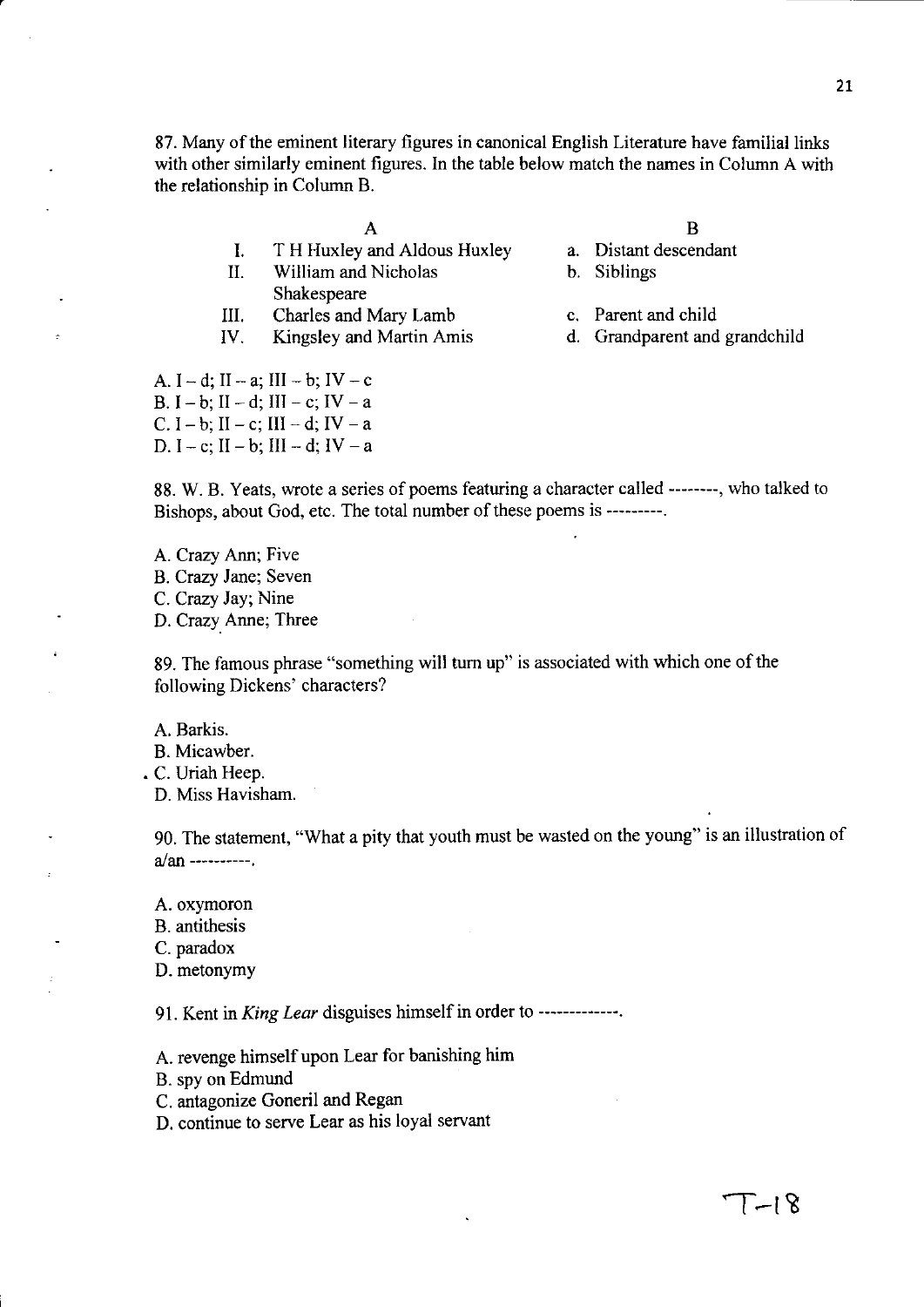92. "O but I fear the fickle freakes.../Of fortune false, and odds of armes in field", this is an example of ---------.

A. allegory

B. alliteration

C. assonance

D. antithesis

93. Which of the following phrases is not found in John Keats's "To Autumn"?

A. Far from the madding crowd.

B. For sununer has o'er-brimm'd their clammy cells.

C. Thou watchest the last oozings hours by hours.

D. Or sinking as the light wind lives or dies.

94. Benjamin Disraeli coined the phrase "The Two Nations" to describe the disparity in ------ -----between the rich and the poor?

A. France

B. Britain

C. Germany

D. India

95. "Is it their single-mind-sized skulls, or a trained / Body, or genius, or a nestful of brats / Gives their days this bullet and automatic / purpose?" (Thrushes)

In the above lines 'their' refers to --------------.

I. Human beings and their intelligence

• II. The thrushes and their concentration in achieving what they set out for

Ill. The efficiency of the thrushes in getting at their prey

A. Only III is correct

B. Only I is correct

C. None of the three are correct

D. Only II and III are correct

96. "Womanist is to feminist as purple is to lavender". This is an important statement defining the womanist perspective advanced by ------------.

A. Zora Neale Hurston B. Bell Hooks C. Toni Morrison

D. Alice Walker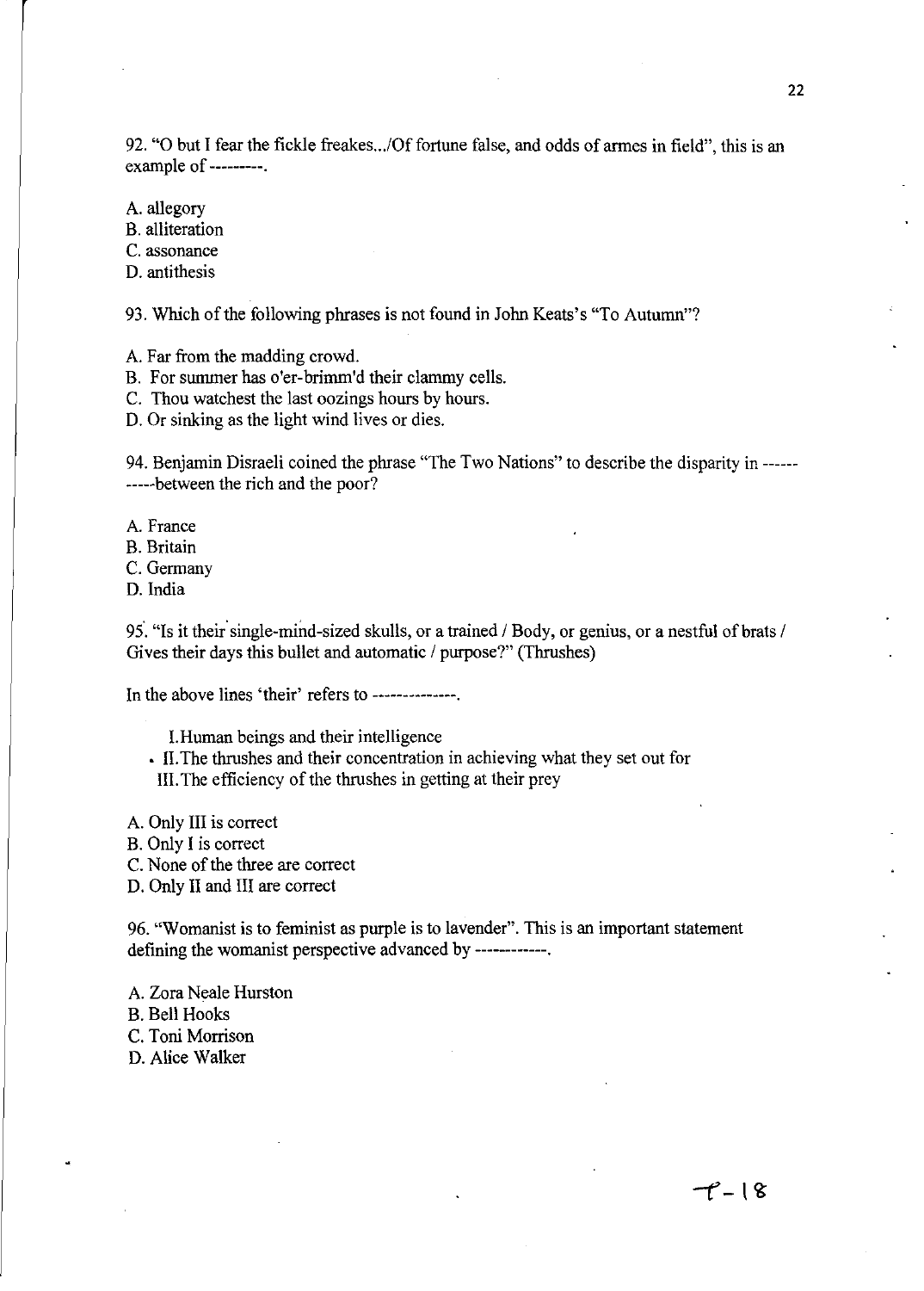97. Who does Coleridge indicate by the phrase 'a person perverted into a thing'?

A. A poet. B. A slave. C. An addict. D. A freak.

98. PRINCE HENRY: I'll be no longer guilty of this sin. This sanguine coward, this bedpresser, this horseback-breaker, this huge hill of flesh-

FALSTAFF: 'Sblood, you starveling, you elfskin, you dried neat's tongue, you bull's pizzle, you stockfish! 0, for breath to utter what is like thee! You tailor's-yard, you sheath, you bowcase, you vile standing tuck-

The above dialogue is an example of -----------

A. invective

B. dark humor

C. slapstick comedy

D. farcical comedy

99. What kind of a clause is denoted in a sentence that begins with 'If?

A. Concessive clause.

B. Relative clause.

C. Conditional clause.

D. Simple clause.

100. "Mrs. Roberts is coming to tea this afternoon. As she is going to visit the vicar first, she may be a little late."

In the first sentence we are introduced to Mrs. Roberts. In the second sentence Mrs. Roberts is referred to twice as *she.* This *she* is a clear reference to Mrs. Roberts and provides one obvious way in which the second sentence is tied to the first. To that extent the second sentence presupposes the first because it would not be possible to interpret who this *she* is unless the information of the first sentence was already provided. The textual quality of the sentences derived from the given utterance is ----------.

**\*\*\*\*\*\*\*\*** 

A. story B. cohesion C. ellipsis D. foreshadowing

 $T-N$   $\times$